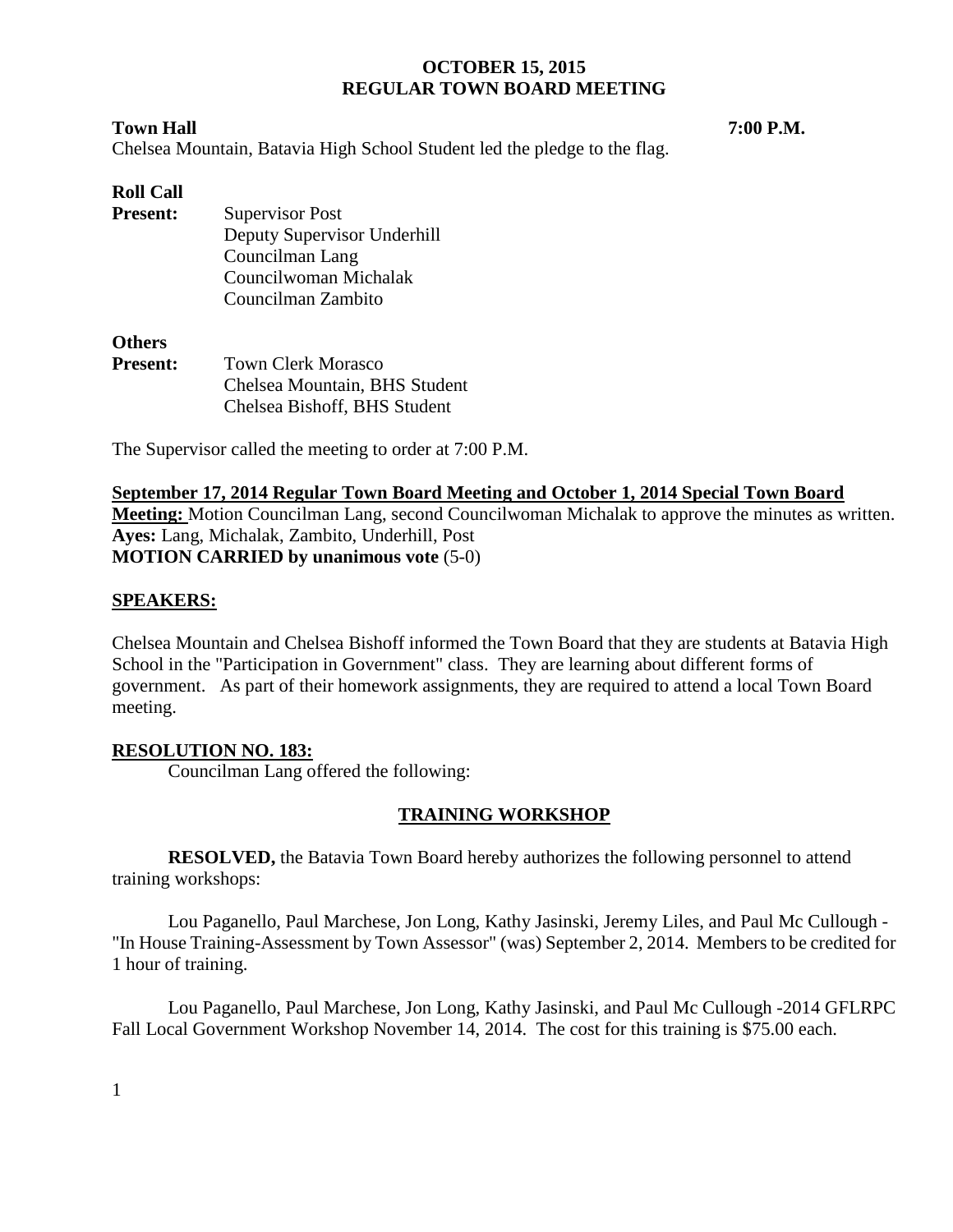**Second by**: Councilwoman Michalak **Ayes:** Lang, Michalak, Zambito, Underhill, Post **APPROVED by unanimous vote** (5-0)

# **RESOLUTION NO. 184:**

Deputy Supervisor Underhill offered the following:

# **LEVYING UNPAID WATER AND SEWER CHARGES AGAINST 2015 TAX WARRANT**

**WHEREA**S, the Deputy Town Clerk has prepared a list of all property owners who owe the Town for water and/or sewer rents as of October 15, 2014; and

**WHEREAS**, Section 229-15 (c) of Town Law stipulated that such amounts owing shall be levied against the property to which the service is rendered.

**NOW, THEREFORE, BE IT RESOLVED, t**hat the attached list in the amount of \$53,777.23 or as may be amended before final submission to the Genesee County Treasurer, be and is hereby approved for levying against the individuals 2015 tax warrant.

**Second by: Councilman Lang Ayes:** Underhill, Lang, Michalak, Zambito, Post **APPROVED by unanimous vote** (5-0)

# **RESOLUTION NO. 185:**

Supervisor Post offered the following:

# **LEVYING UNPAID PROPERTY SERVICE CHARGE AGAINST 2015 TAX WARRANT**

**WHEREAS,** the Town of Batavia incurred costs in December 2013 to clean up the property located at 3692 West Main Street Road; and

**WHEREAS,** the costs incurred was \$675.00 for Genesee County Chapter NYSARC, Incorporated service; and

**WHEREAS,** the owner, Todd Burger and Jeanette Weiser, 3692 West Main Street Road, Batavia, New York were billed for this service by the Town, in which no payment was received.

# **NOW, THEREFORE BE IT,**

**RESOLVED,** that the amount of \$675.00 be submitted to the Genesee County Treasurer and is hereby approved for levying against the aforementioned 2015 tax warrant; and be it

**FURTHER RESOLVED,** the Town of Batavia understands that if the County, after completion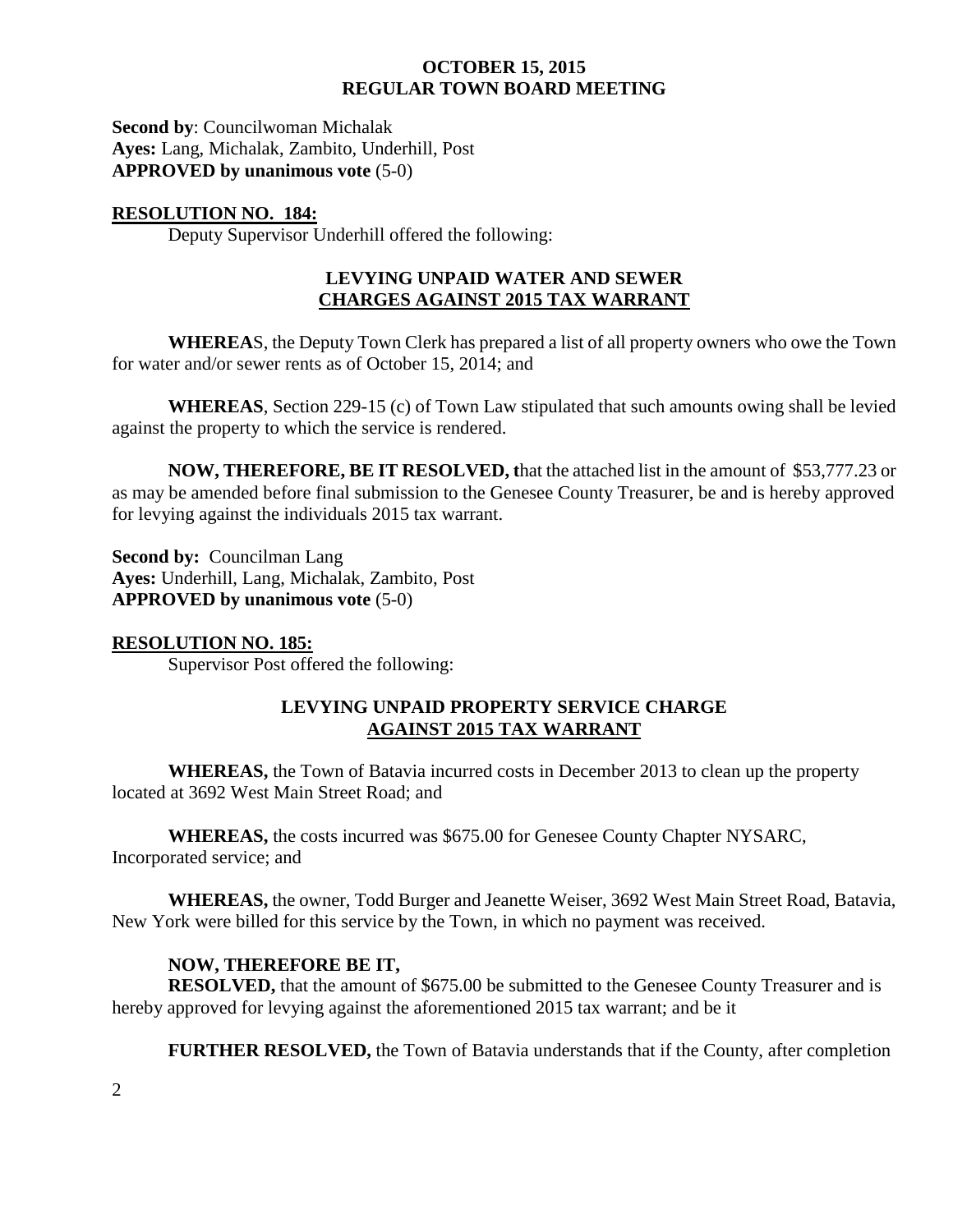of enforcement proceedings is not made whole with respect to delinquent charges and additional sums, the County will chargeback the Town, and the Town hereby agrees to pay back to the County the chargeback and additional sums, and be it

**FURTHER RESOLVED,** the County will notify the Town of the amount of said chargeback's in September of each year following the County's tax foreclosure auction, and said chargeback amount will be due by the Town the following January.

**Second by: Councilwoman Michalak Ayes:** Post, Michalak, Zambito, Lang, Underhill **APPROVED by unanimous vote** (5-0)

#### **RESOLUTION NO. 186:**

Councilwoman Michalak offered the following:

# **ADOPTION OF THE 2015 PRELIMINARY TOWN BUDGET**

**RESOLVED,** the Batavia Town Board hereby adopts the Preliminary Town Budget for 2015; and be it further

**RESOLVED,** that the 2015 Preliminary Town budget hereby be filed in the Office of Batavia Town Clerk.

**Second by:** Councilman Zambito **Ayes:** Michalak, Zambito, Underhill, Post **Abstain:** Lang **APPROVED (4-ayes, 1-abstain**)

The Supervisor thanked the Town Board for the time and effort in preparing the budget.

# **RESOLUTION NO. 187:**

Councilman Zambito offered the following:

# **RESOLUTION TO INTRODUCE PROPOSED LOCAL LAW No. 1 OF 2014 AND TO SCHEDULE A PUBLIC HEARING**

**WHEREAS**, the Town Board of the Town of Batavia, New York desires to consider adopting legislation to override the limit on the amount of real property taxes that may be levied by the Town of Batavia pursuant to General Municipal Law § 3-c, and to allow the Town of Batavia to adopt a town budget for fiscal year 2015 that requires a real property tax levy in excess of the tax levy limit, also known as Town of Batavia Local Law No. 1 of 2014.

**NOW, THEREFORE, BE IT RESOLVED** by the Town Board of the Town of Batavia, New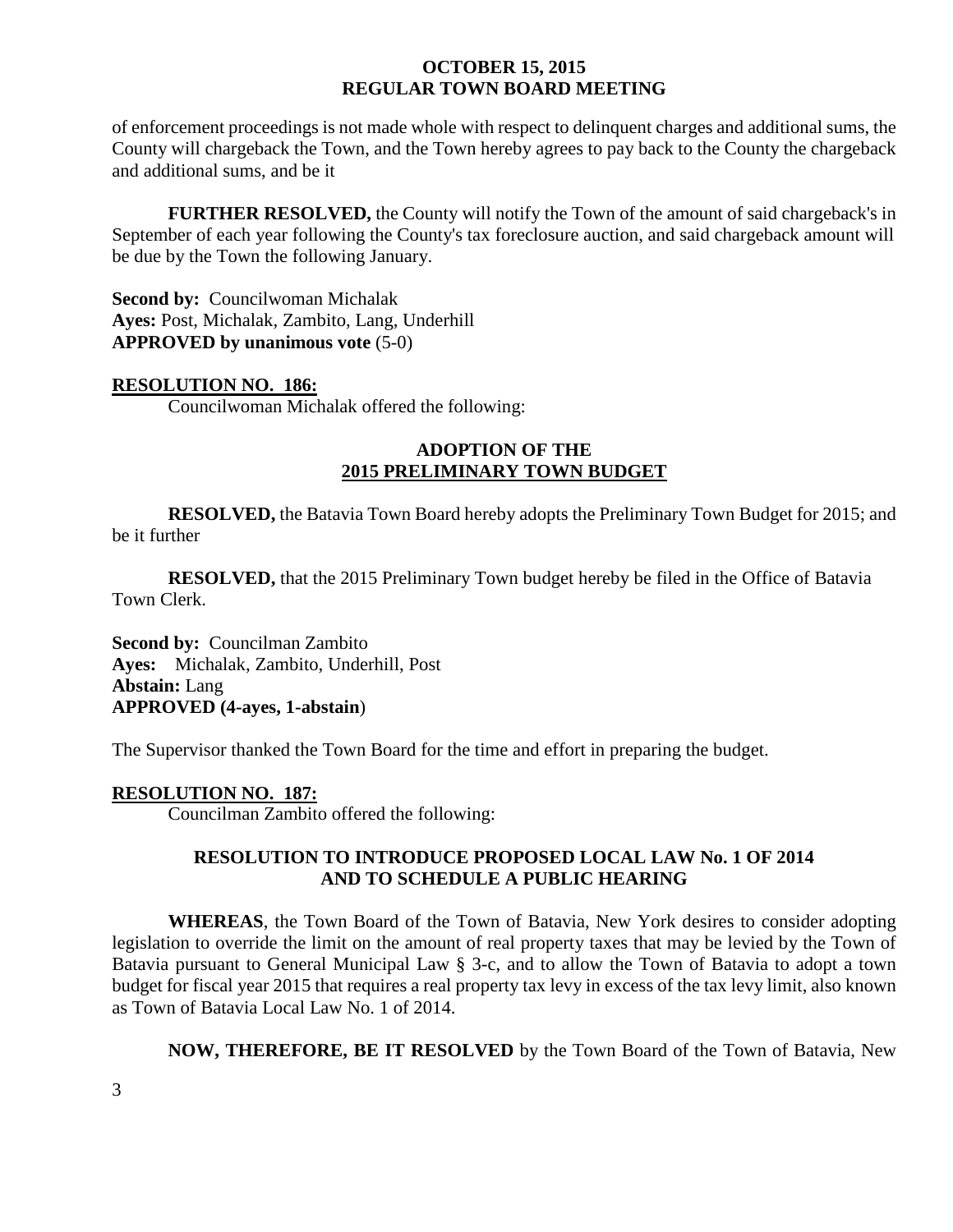York that proposed Local Law No. 1 of 2014 entitled "A Local Law to Override the Tax Levy Limit Established in General Municipal Law § 3-c for Fiscal Year 2015", which proposed Local Law is now in its final form as appears by a copy thereof hereto attached, be and the same hereby is introduced for adoption; and

**BE IT FURTHER RESOLVED** that said proposed Local Law be laid upon the desks of the members of this Town Board on this date and remain there and a copy thereof be kept on file in the office of the Town Clerk until November 19, 2014, and that a public hearing be held before this Town Board on the 19<sup>th</sup> day of November, 2014 at 6:55 p.m. at the Batavia Town Hall, 3833 West Main Street Road, Batavia, New York, on the advisability of enacting said proposed Local Law; and

**BE IT FURTHER RESOLVED** that a copy of said proposed Local Law be mailed to each member of the Town Board not in attendance at this meeting in a postpaid, properly addressed and securely closed envelope in a post box within the Town of Batavia, New York not less than ten (10) calendar days, exclusive of Sunday, prior to the date of said public hearing; and

**BE IT FURTHER RESOLVED** that the Town Clerk shall cause notice of said public hearing to be published once in The Daily News at least five (5) days prior to the date of said public hearing, which notice shall contain the time and place of said hearing, the title and purpose thereof, as well as a statement that a copy of said proposed Local Law is on file in the Town Clerk's Office.

**Second by: Councilman Lang Ayes:** Zambito, Lang, Underhill, Michalak, Post **APPROVED by unanimous vote** (5-0)

# **RESOLUTION NO. 188:**

Councilman Lang offered the following:

# **CALLING A PUBLIC HEARING SEWER RENTS – MAY 2015 TO FEBRUARY 2016**

**WHEREAS**, pursuant to General Municipal Law Section 452 as amended, impositions of sewer rents in Sewer Districts No. 1 and No. 2 in the Town of Batavia are subject to approval by the Batavia Town Board,

**WHEREAS**, these sewer rents are imposed to pay for the cost of wastewater treatment and operation and maintenance of the sewer lines,

**WHEREAS**, the proposed sewer rents for May 2015 to February 2016 are Sewer District No. 1 - \$5.46/1,000 gallons, Sewer District No. 2 - \$5.46/1,000 gallons;

**WHEREAS,** a public hearing is required before the new sewer rents are imposed;

4 **RESOLVED**, the Batavia Town Board hereby authorizes and orders that a Public Hearing on the Proposed Sewer Rents-May 2015 to February 2016 be conducted at the Batavia Town Hall, 3833 West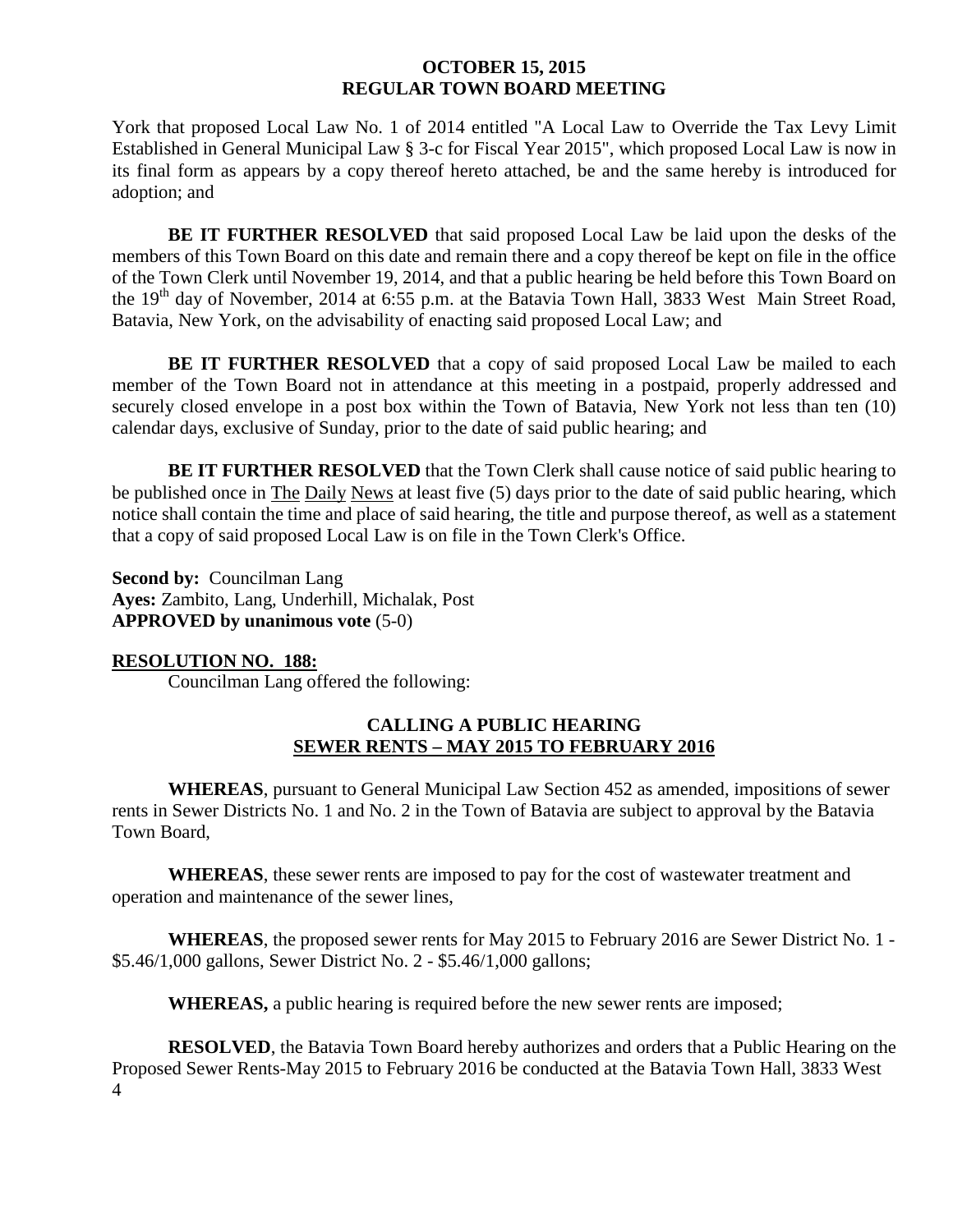Main Street Road, Batavia, New York, beginning at 6:40 P.M. on Wednesday, November 5, 2014, at which time and place all interested persons will be heard; and be it further

**RESOLVED**, that the Town Clerk is hereby directed to have published at least once in the Daily News at least five (5) days before the date scheduled for the public hearing, the public hearing notice which is attached hereto.

**Second by:** Councilman Zambito **Ayes:** Lang, Zambito, Underhill, Michalak, Post **APPROVED by unanimous vote** (5-0)

# **NOTICE OF PUBLIC HEARING SEWER RENTS – MAY 2015 – FEBRUARY 2016**

**PUBLIC NOTICE IS HEREBY GIVEN** that a public hearing will be held November 5, 2014at the Batavia Town Hall, 3833 West Main Street Road, Batavia, New York, at 6:40 P.M. for the purpose of imposing Sewer Rents. The proposed sewer rents for May 2015 to February 2016 are, Sewer District No. 1 at \$5.46/1,000 gallons and Sewer District No. 2 at \$5.46/1,000 gallons.

The foregoing by order of the Batavia Town Board.

**Dated:** October 15, 2014 Teressa M. Morasco

Batavia Town Clerk

# **RESOLUTION NO. 189:**

Deputy Supervisor Underhill offered the following:

# **CALLING A PUBLIC HEARING WATER RATE – MAY 2015 TO FEBRUARY 2016**

**WHEREAS**, pursuant to the Code of the Town, Section 229-15, the Town Board shall by resolution establish and from time to time modify the water rate for all water sold by the Town of Batavia; and

**WHEREAS**, the proposed water rate for May 2015 to February 2016 is \$4.60/1,000 gallons; and

**WHEREAS**, as a courtesy to the consumers, the Town Board wishes to call a public hearing before imposing the new rates.

**RESOLVED**, the Batavia Town Board hereby authorizes and orders that a Public Hearing on the proposed water rate-May 2015 to February 2016 be conducted at the Batavia Town Hall, 3833 West Main Street Road, Batavia, New York, beginning at 6:45 P.M. on Wednesday, November 5, 2014, at which time and place all interested persons will be heard; and be it further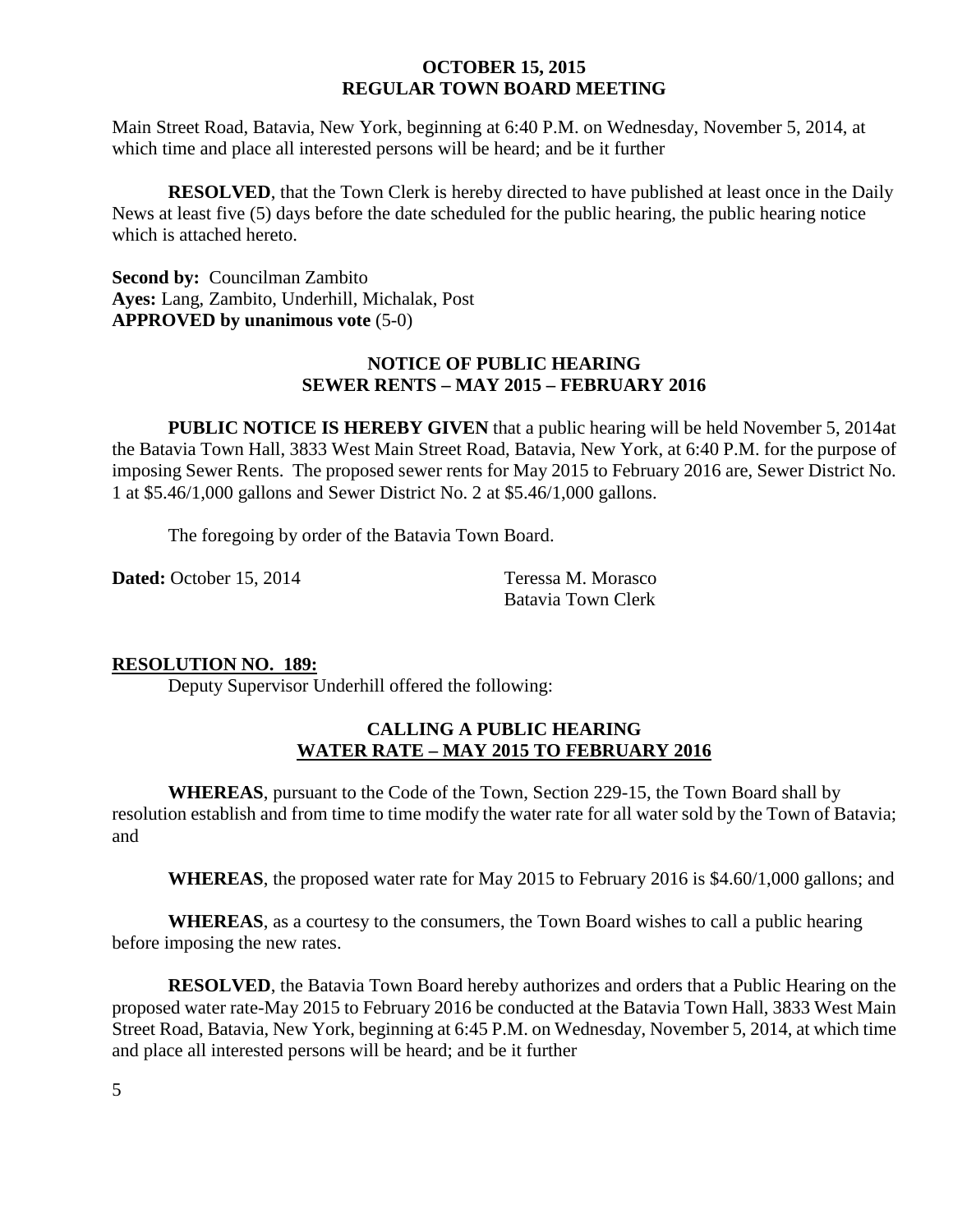**RESOLVED**, that the Town Clerk is hereby directed to have published at least once in the Daily News at least five (5) days before the date scheduled for the public hearing, the public hearing notice which is attached hereto.

**Second by:** Councilman Lang **Ayes:** Underhill, Lang, Michalak, Zambito, Post **APPROVED by unanimous vote** (5-0)

# **NOTICE OF PUBLIC HEARING WATER RATE – MAY 2015 – FEBRUARY 2016**

**PUBLIC NOTICE IS HEREBY GIVEN** that a public hearing will be held November 5, 2014 at the Batavia Town Hall, 3833 West Main Street Road, Batavia, New York, at 6:45 P.M. for the purpose of imposing water rates. The proposed water rate for May 2015 to February 2016 is \$4.60/1,000 gallons.

The foregoing by order of the Batavia Town Board.

**Dated:** October 15, 2014 Teressa M. Morasco

Batavia Town Clerk

# **RESOLUTION NO. 190:**

Supervisor Post offered the following:

# **CALLING FOR PUBLIC HEARING ON THE 2015 TOWN BUDGET**

**RESOLVED,** the Batavia Town Board hereby authorizes and orders that a Public Hearing on the Preliminary Town Budget for 2015 be conducted at the Batavia Town Hall, 3833 West Main Street Road, Batavia, New York, beginning at 6:50 P.M. on Wednesday, November 5, 2014 at which time and place all interested persons will be heard; and be it further

**RESOLVED,** that the Town Clerk is hereby authorized and directed to publish such public notice of the subject Public Hearing as required by law.

**Second by:** Councilman Zambito **Ayes:** Post, Zambito, Lang, Underhill, Michalak **APPROVED by unanimous vote** (5-0)

# **NOTICE OF PUBLIC HEARING ON THE 2015 TOWN BUDGET**

**PUBLIC NOTICE IS HEREBY GIVEN** that the Preliminary Budget of the Town of Batavia for fiscal year 2015 has been completed and filed in the Office of the Town Clerk of the Town of Batavia, where it is available for public inspection during regular business hours.

Notice is also given that the Town Board of the Town of Batavia will hold a Public Hearing on the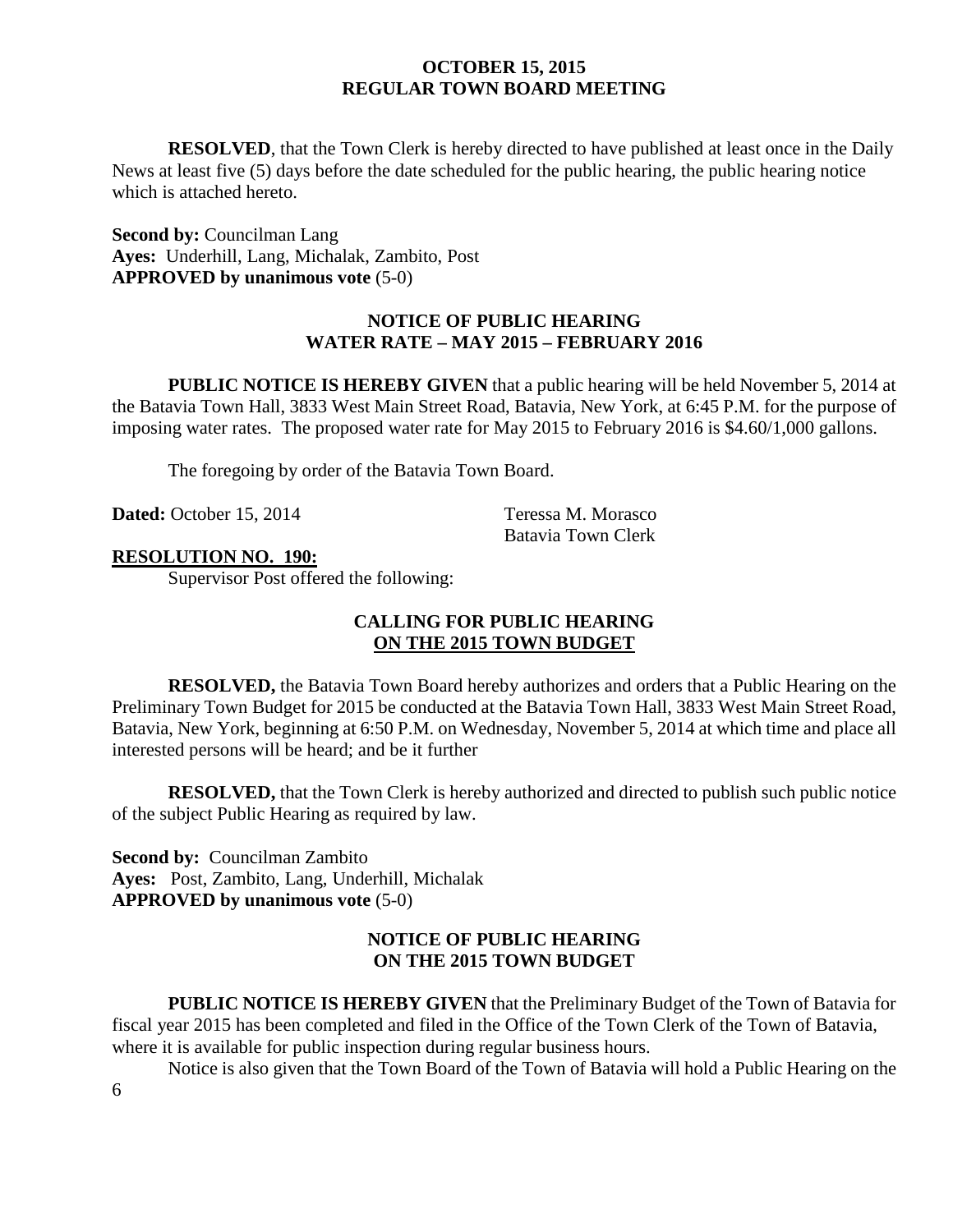Preliminary Budget at the Batavia Town Hall, 3833 West Main Street Road, Batavia, New York beginning at 6:50 P.M. on Wednesday, November 5, 2014 at which time and place any person will be heard in favor of or in opposition to any item or items contained therein.

#### **Public Official Salaries are as follows:**

| Supervisor                    | \$30,000.00 |
|-------------------------------|-------------|
| Deputy Supervisor             | \$15,000.00 |
| Councilman (3)                | \$10,000.00 |
| Town Clerk/Tax Collector      | \$64,300.00 |
| <b>Highway Superintendent</b> | \$17,000.00 |
| Town Justice (2)              | \$24,500.00 |

The foregoing by order of the Batavia Town Board.

**Dated:** October 15, 2014 Teressa M. Morasco

Batavia Town Clerk

# **RESOLUTION NO. 191:**

Councilwoman Michalak offered the following:

# **2014 BUDGETARY LINE ITEMS ENGINEERING PLANNING GRANT AWARD-SEWER CAPACITY UPGRADE ALTERNATIVE ANALYSIS**

**WHEREAS,** the Town of Batavia received notification from New York State Environmental Facilities Corporation that the Town has been awarded an Engineering Planning Grant -Sewer Capacity Upgrade Alternative Analysis, in the amount of thirty thousand dollars (\$30,000); and

**WHEREAS,** line item A8684.402 needs to be added to account for the expenditures and the line item A3089 needs to be increased to account for the revenues in the 2014 budget

# **NOW, THEREFORE, BE IT**

**RESOLVED,** the Batavia Town Board hereby adds and increases the following line items in the 2014 Town Budget:

| A3089 Revenues-State Aid Misc.        | \$15,000.00 |
|---------------------------------------|-------------|
| A8684.402 Sewer Capacity Alt Analysis | \$15,000.00 |

**Second by:** Councilman Lang **Ayes:** Michalak**,** Lang, Underhill, Zambito, Post **APPROVED by unanimous vote (**5-0)

# **RESOLUTION NO. 192:**

Councilman Zambito offered the following: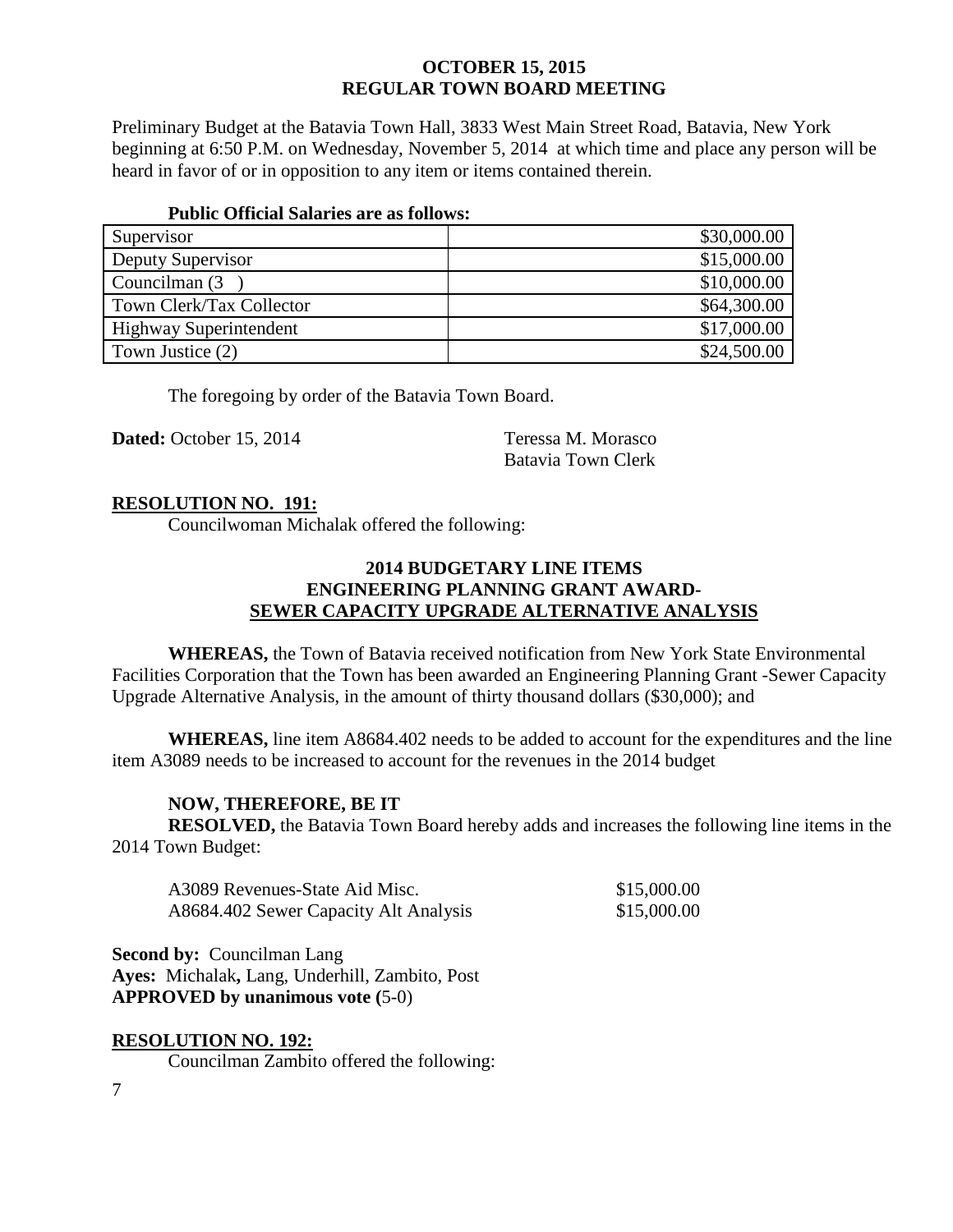# **AMENDMENT TO RESOLUTION 172, DATED SEPTEMBER 17, 2014 BUDGET TRANSFER FOR HIGHWAY**

**WHEREAS,** Resolution 172, 2014 Budget Transfers were adopted on September 17, 2014; and

**WHEREAS,** a Highway Budget Transfer amount is incorrect, from line item DA5110.400 to line item DA5142.400, and

**WHEREAS,** the transfer amount should be \$50,000.00 rather than \$199,000.00.

**RESOLVED,** the Batavia Town Board hereby authorizes amending resolution 172, budget transfer from line item DA5110.400 to line item DA5142.400; amount should be \$50,000 rather than \$199,000.00.

**Second by: Councilwoman Michalak Ayes:** Zambito, Michalak, Lang, Underhill, Post **APPROVED by unanimous vote (**5-0)

#### **RESOLUTION NO. 193:**

Councilman Lang offered the following:

# **AUTHORIZATION TO PARTICIPATE IN THE CITY OF BATAVIA BUSINESS IMPROVEMENT DISTRICT "CHRISTMAS IN THE CITY" PARADE**

**WHEREAS**, the City of Batavia Business Improvement District is hosting "Christmas in the City" and parade on Friday, December 5, 2014; and

**WHEREAS**, Town of Batavia Employees wish to participate in the parade.

#### **NOW, THEREFORE, BE IT**

**RESOLVED**, the Batavia Town Board hereby authorizes the Town of Batavia Employees to participate in the "Christmas in the City" parade; and be it further

**RESOLVED,** the Supervisor is hereby authorized to execute the parade application and agreement, a copy of which is annexed to and made a part of the minutes.

**Second by: Deputy Supervisor Underhill Ayes:** Lang, Underhill, Michalak, Zambito, Post **APPROVED by unanimous vote** (5-0)

#### **RESOLUTION NO. 194:**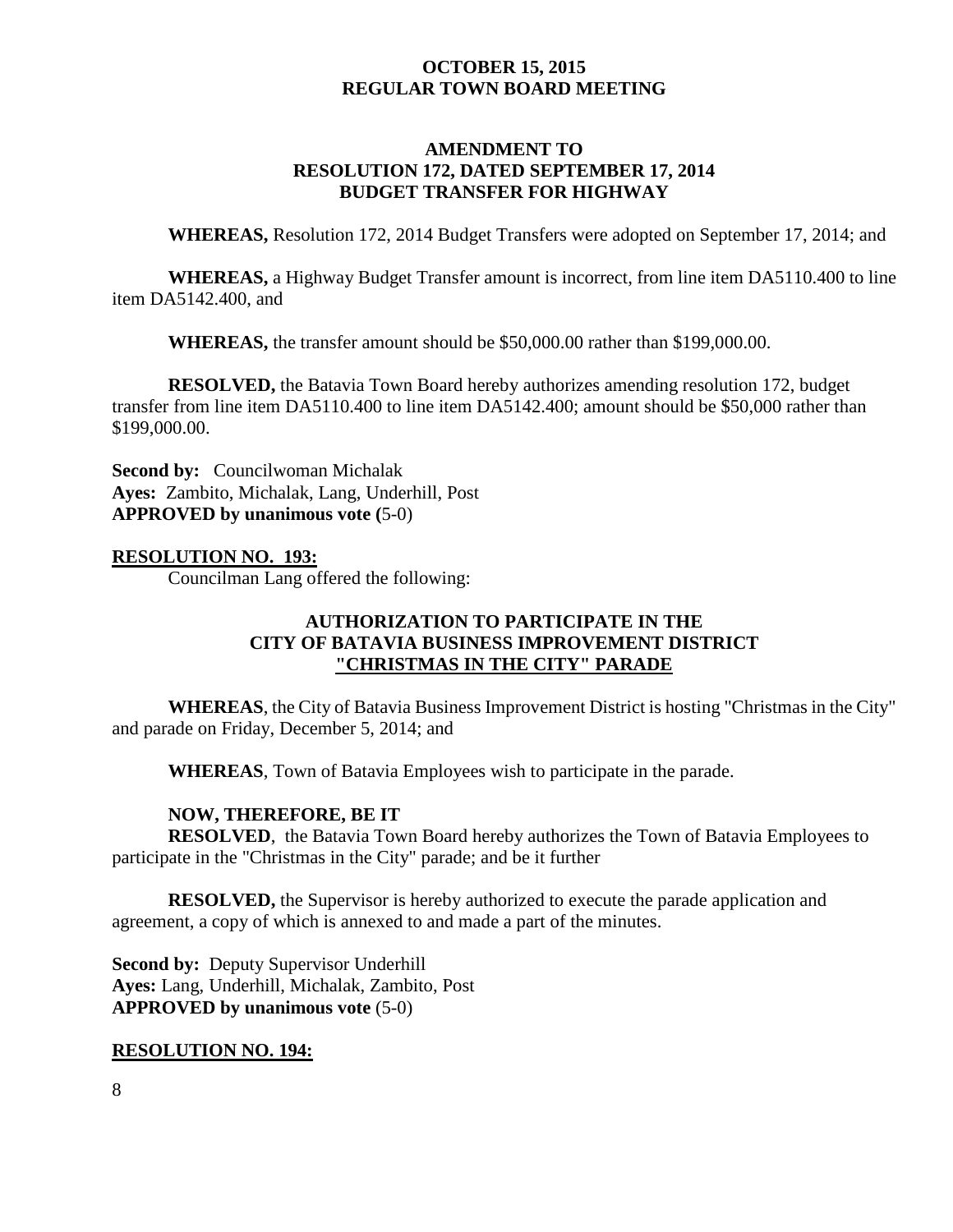Deputy Supervisor Underhill offered the following:

# **RESOLUTION TO APPROVE AN AMENDED AGREEMENT FOR DEVELOPMENT, OPERATION AND MAINTENANCE OF RECREATIONAL FACILITIES AT THE BATAVIA SPORTS PARK**

**WHEREAS**, on April 30, 2014, the Town Board adopted a "Resolution to Approve an Agreement for Batavia Sports Park", and

**WHEREAS**, all parties did not execute this Agreement on or before the first deadline set forth in Paragraph 3 of said Agreement, thereby making it unenforceable, and

**WHEREAS**, the Town Board believes that it will be in the best interest of Town residents to enter into an Amended Agreement with a revised initial deadline, as proposed in Paragraphs 3 and 5.

**NOW, THEREFORE, BE IT RESOLVED** by the Town Board of the Town of Batavia, New York that a proposed "Amended Agreement for Development, Operation and Maintenance of Recreational Facilities", a copy of which is to be made a part of the Town Board Minutes, is hereby approved, and the Town Supervisor is authorized and directed to execute this Agreement on behalf of the Town, and

**BE IT FURTHER RESOLVED** that the Town Supervisor and employees of the Town are hereby authorized and directed to take all steps necessary to implement the terms and conditions of this Agreement, including, but not limited to, the payment of \$60,000.00 to the Developers this year on or before October 31, 2014; as well as subsequent payments of \$40,000.00 in 2015 and \$20,000.00 in 2016, with the last two payments subject to full compliance by the Developers with their duties and responsibilities as set forth in this Agreement.

**Second by:** Councilman Lang **Ayes:** Underhill, Lang, Michalak, Zambito, Post **APPROVED by unanimous vote** (5-0)

#### **AMENDED AGREEMENT FOR DEVELOPMENT, OPERATION AND MAINTENANCE OF RECREATIONAL FACILITIES**

**THIS AGREEMENT**, made the \_\_\_\_\_\_ day of \_\_\_\_\_\_\_\_\_\_\_, 2014, by and between **THE TOWN OF BATAVIA, NEW YORK**, a municipal corporation, with offices located at 3833 West Main Street Road, Batavia, New York 14020, (hereinafter referred to as "Town"); and **CY PROPERTIES, LLC**, a limited liability corporation, with offices located at 6465 Transit Road, Elba, New York, and **HAWLEY PROPERTIES, LLC**, a limited liability corporation, with offices located at 8164 Bank Street Road, Batavia, New York 14020 (hereinafter jointly referred to as "Developers").

# **W I T N E S S E T H**:

**WHEREAS**, the Town desires to increase the number and enhance the quality of recreational opportunities available to Town residents, and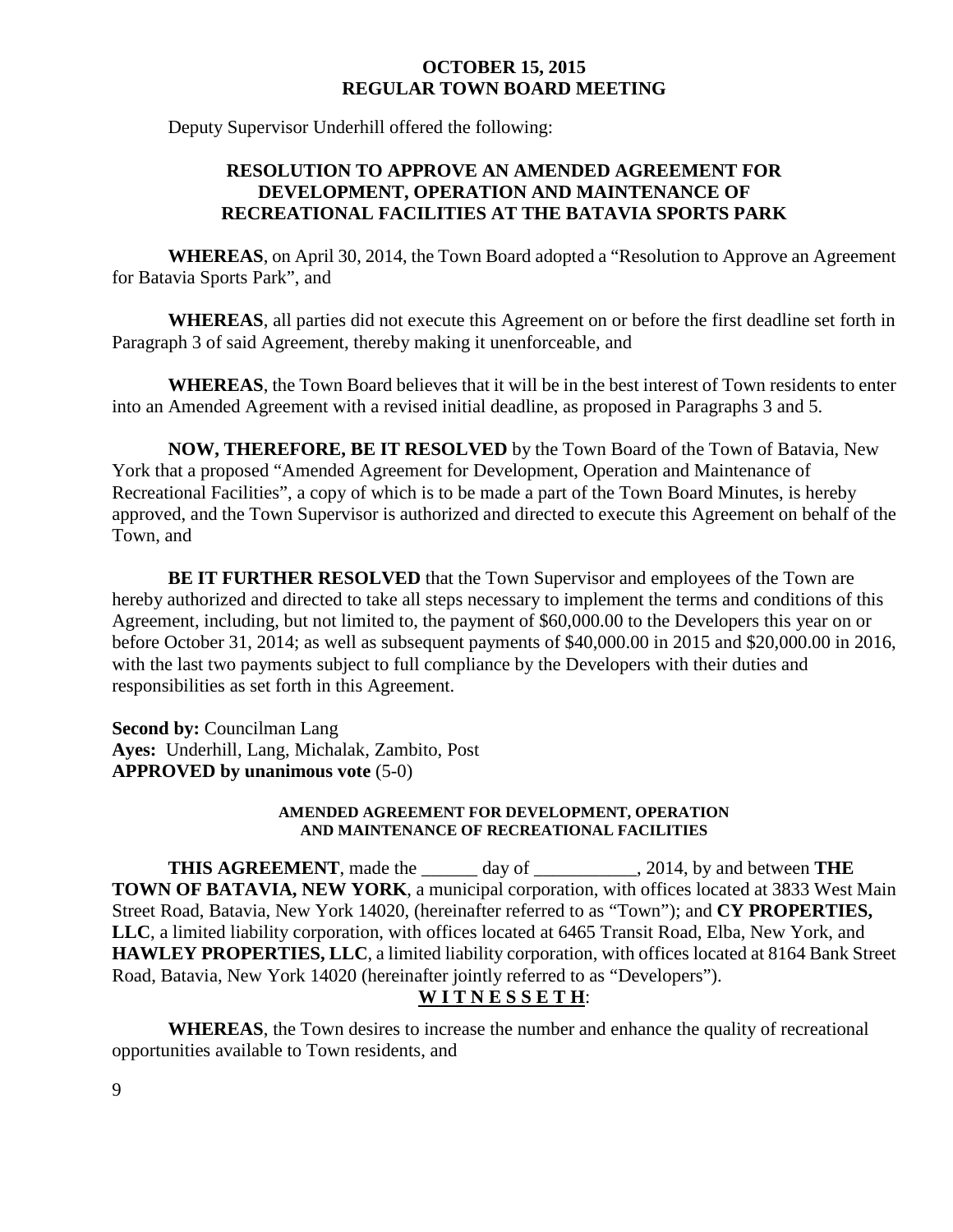**WHEREAS**, the Town Board has determined that entering into this Agreement would be in the best interest of the Town in order to relieve the Town, except upon the limited basis as set forth herein, of the financial responsibilities and the use of Town employees for the purposes of land acquisition, constructing and maintaining the recreational facilities as contemplated by this Agreement, operating these facilities and promoting athletic events, and

**WHEREAS**, the Town has determined that the continued operation of these recreational facilities, along with the events and tournaments to be scheduled using these facilities, will continue the efforts of the Town to promote the public purposes of enhancing the quality of life and promoting economic development and benefits for the Town and the surrounding communities in Genesee County, and

**WHEREAS**, the Town and the Developers previously entered into an Amended Agreement that ended on December 31, 2013, and

**WHEREAS**, the parties desire to continue the prior working relationship and shared services for three (3) more years, with some additional terms and conditions, in order to assess the benefits and financial viability of the Batavia Sports Park.

**NOW, THEREFORE**, in consideration of the mutual covenants and agreements contained herein, it is agreed as follows:

1. The Developers will construct and maintain recreational fields and facilities located within the boundaries of the Town of Batavia, referred to as the Batavia Sports Park, that will be used by existing Community Organizations and Non-Community Organizations, including, but not limited to, use by youth from Youth Recreation Programs established in the Town and City of Batavia that receive financial contributions from the Town.

2. The Developers will provide services to the Town to coordinate and schedule the use and operation of the recreational facilities. The Developers agree to schedule a minimum of four (4) major tournaments for the 2014 season. The Developers will coordinate these tournaments and promote use of the local hotels with the visiting teams. The Developers will work with the Genesee County Chamber of Commerce to track the hotel nights that are booked for each tournament.

3. On or before October 31, 2014, the Developers shall enter into a written contract with an appropriate individual, organization or legal entity, for a period of at least three (3) years, to assist the Developers in the operation and promotion of the Batavia Sports Park.

4. On or before December 31, 2014, the Developers will complete and provide to the Town a business/strategic plan for the continued operation of the Batavia Sports Park. This plan may be modified as circumstances warrant thereafter and all revisions will also be provided to the Town.

5. In consideration for the duties and responsibilities of the Developers as set forth herein, on or before October 31, 2014, the Town will pay to the Developers the sum of Sixty Thousand Dollars (\$60,000.00). In the event that the Developers have fully complied with all of the terms and conditions set forth in this Agreement by the time limitations thereof, the Town will pay to the Developers the sum of Forty Thousand Dollars (\$40,000.00) in 2015 and the sum of Twenty Thousand Dollars (\$20,000.00) in 2016, to be paid on or before September  $1<sup>st</sup>$  of each of these respective years.

Upon request of the Developers, the Town may satisfy parts of the cash contributions by providing in kind services to the Developers for the agreed upon value thereof.

- 7. The Town will also provide to the Developers the following services:
	- A. Stake out the athletic fields throughout the seasons.
	- B. Provide data and information as requested for the preparation of the business/strategic plan.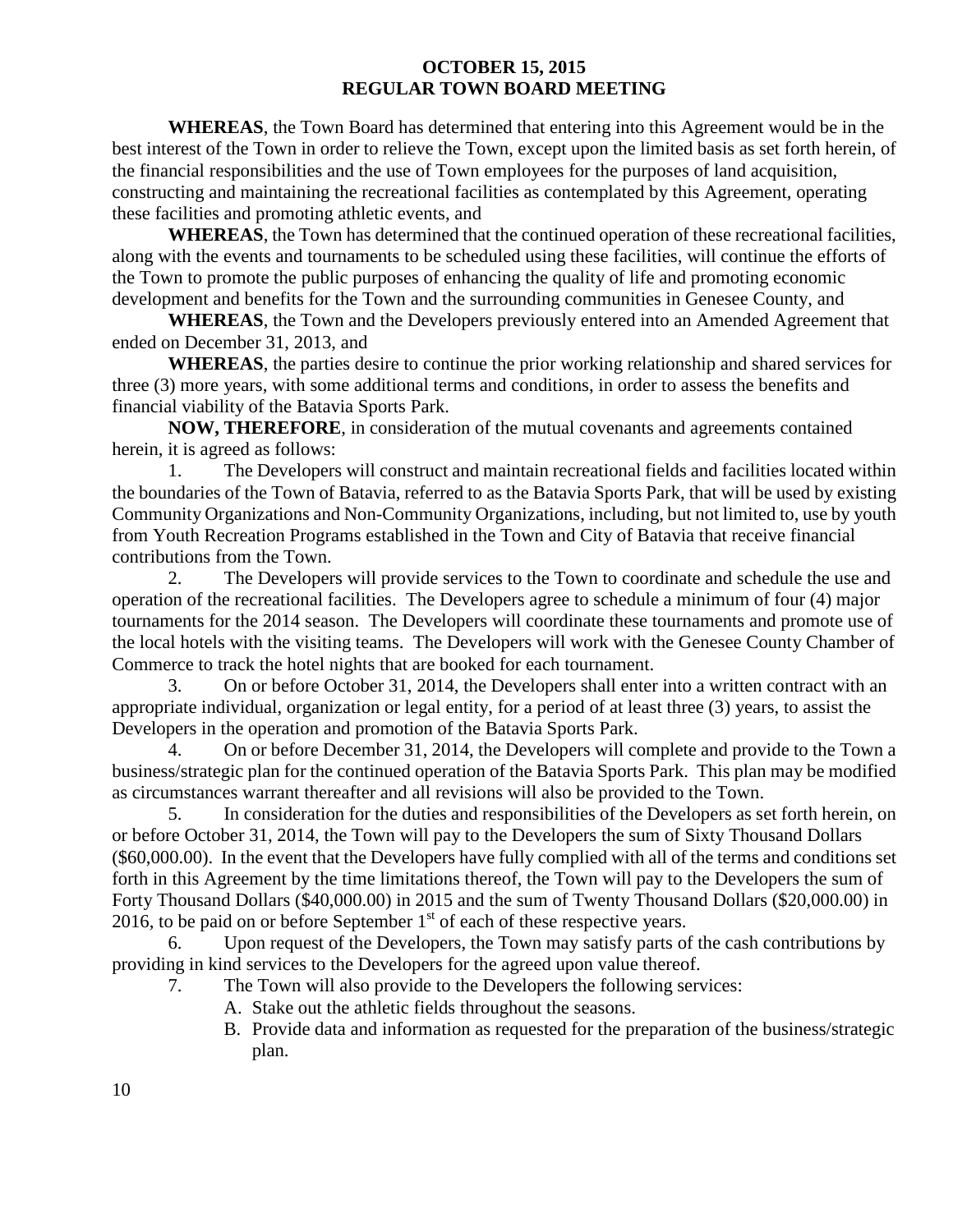- C. Assist with providing engineering services for future infrastructure developments.
- D. Assist with obtaining grants and other funding opportunities.
- E. Upon concurrence of the Town, the Town will complete the State Environmental Quality Review Act form that is necessary to implement the business/strategic plan and the future development of the Batavia Sports Park.

8. This Agreement is subject to the Developers obtaining approval from any other Governmental Agencies as needed and to obtain all required permits.

9. The Developers hereby agree to indemnify and hold harmless the Town for all claims, losses, costs and damages arising out of any activities of the Developers pursuant to the terms and conditions of this Agreement including costs of settling any actions and reasonable attorney's fees for defense. Each party will provide the other with timely notice of any claims and fully cooperate with each other to defend the same.

10. The Developers shall require all individuals or organizations that use the facilities to provide to the Developers and the Town proof of insurance certifying that accident and liability insurance is in full force and effect during the use of these facilities in a coverage amount to be not less than one (1) million dollars, with the Developers and the Town being named as additional insureds on all such insurance policies.

11. The term of this Agreement shall be for a period commencing retroactively to January 1, 2014, and ending on December 31, 2016. The Town Engineering Department will prepare a report no later than ninety (90) days prior to the termination, which will review the benefits of the Sports Park and determine if the terms of this Agreement are being met by both parties.

12. Prior to the termination of this Agreement, the Town will consider its recreational needs and further contribution to projects and services of the Developers to meet these needs. In this regard, the Developers will collect the information, documentation and statistics as requested by the Town concerning the use of the facilities during the term of this Agreement, and provide the same to the Town upon request.

13. The parties acknowledge that if all parties determine that a continuation beyond three (3) years of the terms and conditions of this Agreement, to include any required modifications thereof, will be mutually beneficial to all parties, a renewal period thereof not to exceed ten (10) years thereafter will be negotiated, however, the total contributions of the Town in cash and/or in kind services will not exceed the sum of Ten Thousand Dollars (\$10,000.00) annually.

**IN WITNESS WHEREOF** the parties have last signed this Agreement the day and year first written above.

# TOWN OF BATAVIA, NEW YORK

# CY PROPERTIES, LLC

By:\_\_\_\_\_\_\_\_\_\_\_\_\_\_\_\_\_\_\_\_\_\_\_\_\_\_\_\_\_\_\_\_\_ \_\_\_\_\_\_\_\_\_\_\_\_\_\_\_\_\_\_\_\_\_\_\_\_\_\_\_\_\_\_\_\_ Print Name By: Gregory H. Post

Town of Batavia Supervisor

Print Title

HAWLEY PROPERTIES, LLC

\_\_\_\_\_\_\_\_\_\_\_\_\_\_\_\_\_\_\_\_\_\_\_\_\_\_\_\_\_\_\_\_\_\_\_\_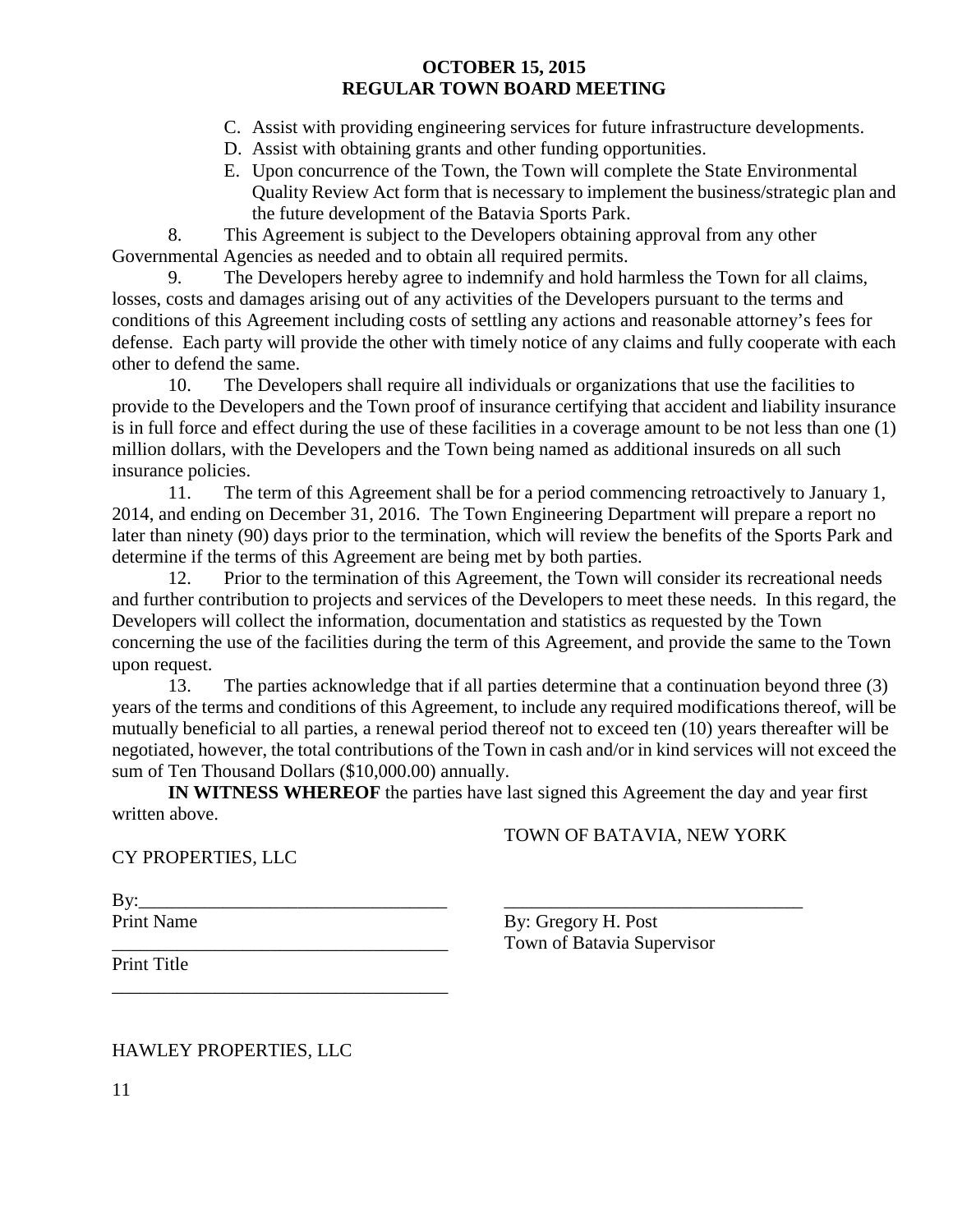By:  $\blacksquare$ Print Name

Print Title

State of New York} County of Genesee}ss.

On this day of  $\qquad \qquad .2014$ , before me, the undersigned, personally appeared Gregory H. Post, personally known to me or proved to me on the basis of satisfactory evidence to be the individual whose name is subscribed to the within instrument and acknowledged to me that he executed the same in his capacity, and that by his signature on the instrument, the individual, or the person upon behalf of which the individual acted, executed the instrument.

> \_\_\_\_\_\_\_\_\_\_\_\_\_\_\_\_\_\_\_\_\_\_\_\_\_\_\_\_\_\_\_\_\_\_\_\_ Notary Public

State of New York} County of Genesee}ss.

On this \_\_\_\_\_\_ day of \_\_\_\_\_\_\_\_\_\_\_, 2014, before me, the undersigned, personally appeared  $\overline{\phantom{a}}$ , personally known to me or proved to me on the basis of satisfactory evidence to be the individual whose name is subscribed to the within instrument and acknowledged to me that he/she executed the same in his/her capacity, and that by his/her signature on the instrument, the individual, or the person upon behalf of which the individual acted, executed the instrument.

Notary Public

\_\_\_\_\_\_\_\_\_\_\_\_\_\_\_\_\_\_\_\_\_\_\_\_\_\_\_\_\_\_\_\_\_\_\_\_

\_\_\_\_\_\_\_\_\_\_\_\_\_\_\_\_\_\_\_\_\_\_\_\_\_\_\_\_\_\_\_\_\_\_\_\_

State of New York} County of Genesee}ss.

On this \_\_\_\_\_\_ day of \_\_\_\_\_\_\_\_\_\_\_, 2014, before me, the undersigned, personally appeared \_\_\_\_\_\_\_\_\_\_\_\_\_\_\_\_\_\_\_\_\_\_\_\_, personally known to me or proved to me on the basis of satisfactory evidence to be the individual whose name is subscribed to the within instrument and acknowledged to me that he/she executed the same in his/her capacity, and that by his/her signature on the instrument, the individual, or the person upon behalf of which the individual acted, executed the instrument.

Notary Public

# **RESOLUTION NO. 195:**

Supervisor Post offered the following:

# **CITIZEN PREPAREDNESS CORPS TRAINING**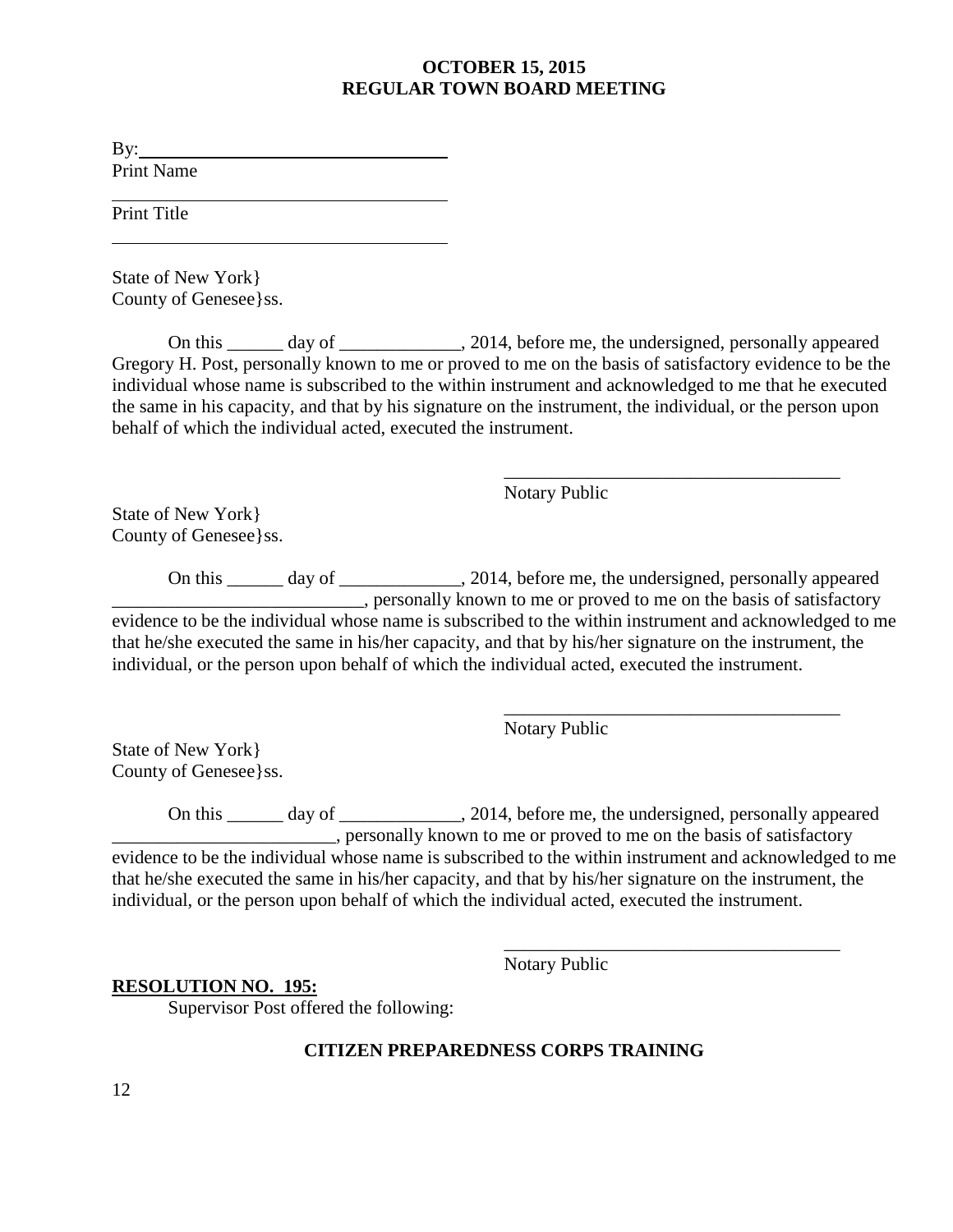**WHEREAS**, in partnership with New York State, the American Red Cross is offering a free Citizen Preparedness Corps Training, titled, "Prepare, Respond, Recover: What to do When Disaster Strikes"; and

**WHEREAS**, the presentation will give a comprehensive overview on how to prepare for natural and man-made disasters and how to respond to and recover from them; and

**WHEREAS,** the American Red Cross will present the Citizen Preparedness Corps Training at the Batavia Town Hall.

# **NOW, THEREFORE, BE IT**

**RESOLVED**, the Batavia Town Board hereby authorizes the American Red Cross to present the Citizen Preparedness Corps Training, titled, "Prepare, Respond, Recover: What to do When Disaster Strikes" at the Batavia Town Hall sometime between now and March 2015; and be it

**FURTHER RESOLVED,** the Town Clerk is hereby directed to schedule the training session date with the American Red Cross.

**Second by:** Councilman Zambito **Ayes:** Post, Zambito, Lang, Underhill, Michalak **APPROVED by unanimous vote** (5-0)

#### **RESOLUTION NO. 196:**

Councilwoman Michalak offered the following:

# **RESOLUTION AUTHORIZING TIME WARNER BUSINESS CLASS SERVICE AGREEMENT-UPGRADE INTERNET SERVICE**

**WHEREAS,** the Town of Batavia authorized an agreement for high speed internet access and cable television service with Time Warner Cable Business Class for the Town Hall and Highway Facility at the March 16, 2011 Town Board Meeting; and

**WHEREAS,** said agreement has expired; and

**WHEREAS,** the current internet access speed is not sufficient for the Town's daily needs with the ever growing use of technology; and

**WHEREAS,** Time Warner Cable proposed an upgrade and renewal from 10 Mbps X 1 Mbps to 35 Mbps x 5 Mbps, at a cost of \$194.99 per month (agreement attached).

# **NOW, THEREFORE, BE IT**

13 **RESOLVED,** the Batavia Town Board hereby accepts Time Warner Cable's proposal for the upgrade and three year agreement term at a cost of \$194.99 per month; and be it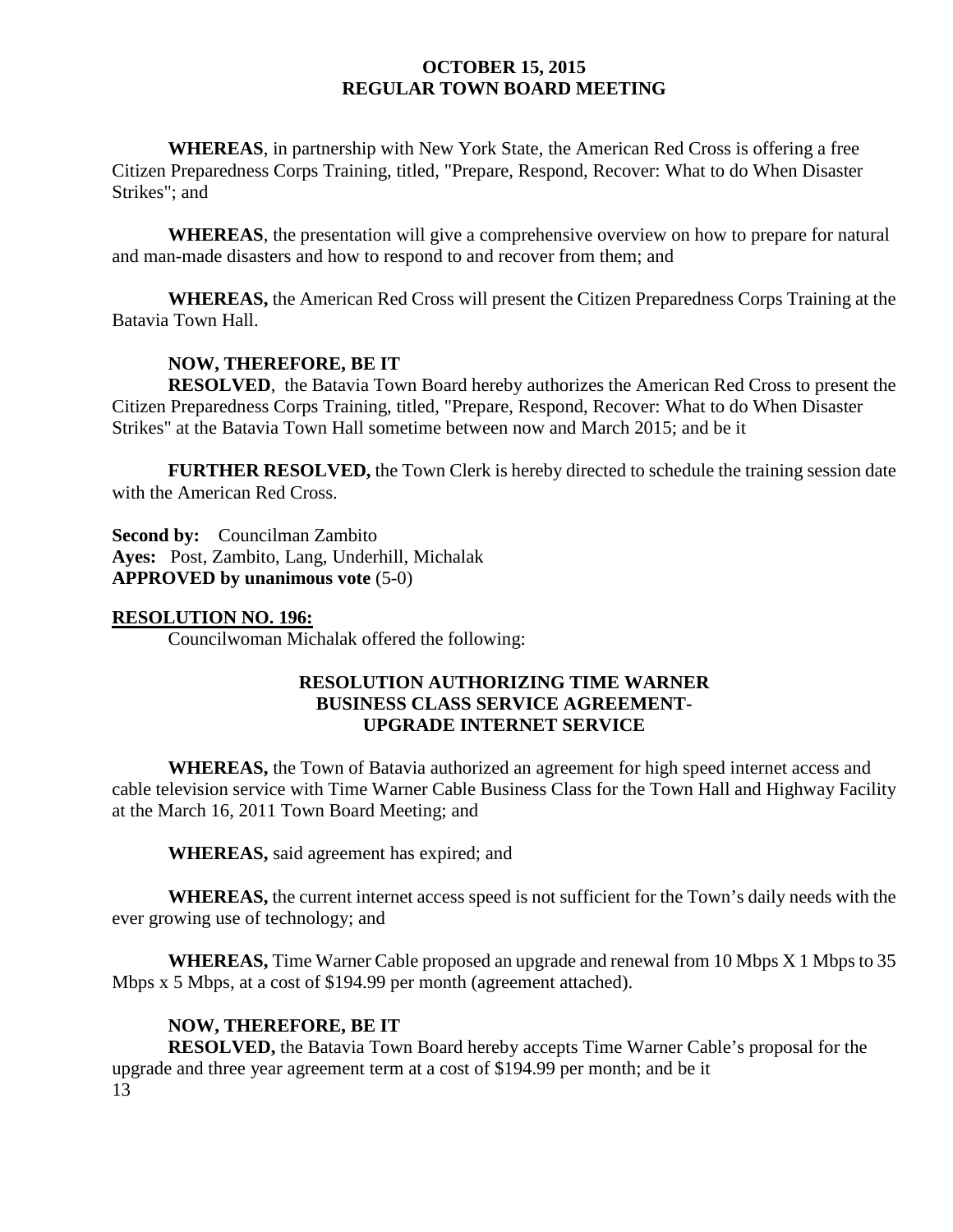**FURTHER RESOLVED, the Town Supervisor is hereby authorized to execute the agreement.** 

**Second by: Councilman Zambito Ayes:** Michalak**,** Zambito, Lang, Underhill, Post **APPROVED by unanimous vote (**5-0)

### **RESOLUTION NO. 197:**

Councilman Zambito offered the following:

# **RENAMING AND NAMING OF STREETS LOCATED IN GENESEE COUNTY ECONOMIC DEVELOPMENT CENTER'S AGRI-BUSINESS PARK AG PARK DRIVE**

**WHEREAS,** pursuant to Town Law, the Town Board has the responsibility of naming streets; and

**WHEREAS,** Genesee County and the Town Engineer has requested the roads within Phase I and Phase III of the Agri-Business Park be named and renamed as follows:

Rename Ag Park Drive N (north) to N (north) Ag Park Drive from the intersection of W Ag Park Drive and N Ag Park Drive to NYS Route 5 with an address range of 8930 to 8730.

Name and rename Ag Park Drive W (west) to W (west) Ag Park Drive from NYS Route 63 to the intersection of W Ag Park Drive and N Ag Park Drive with an address range of 4925 to 5140.

**NOW, THEREFORE, BE IT RESOLVED,** that pursuant to Town Law, the Batavia Town Board hereby names and renames the roadways within the Phase I and III of the Genesee Agri-Business Park, to N Ag Park Drive and W Ag Park Drive; and be it

**FURTHER RESOLVED,** that the Batavia Town Clerk is hereby directed to notify the Assessor, Planning Board, Genesee County Clerk, Genesee County Engineer, Genesee County Emergency Management Services, Genesee County Sheriff's Department, Town of Batavia Fire Department, and the Batavia Post Office of these road names within ten days of this adoption.

**Second by: Councilman Lang Ayes:** Zambito, Lang, Underhill, Michalak, Post **APPROVED by unanimous vote (**5-0)

# **RESOLUTION NO. 198:**

Councilman Lang offered the following:

# **RESOLUTION ACKNOWLEDGING AUTOMATIC TERMINATION OF OUT OF DISTRICT WATER CUSTOMER AGREEMENT**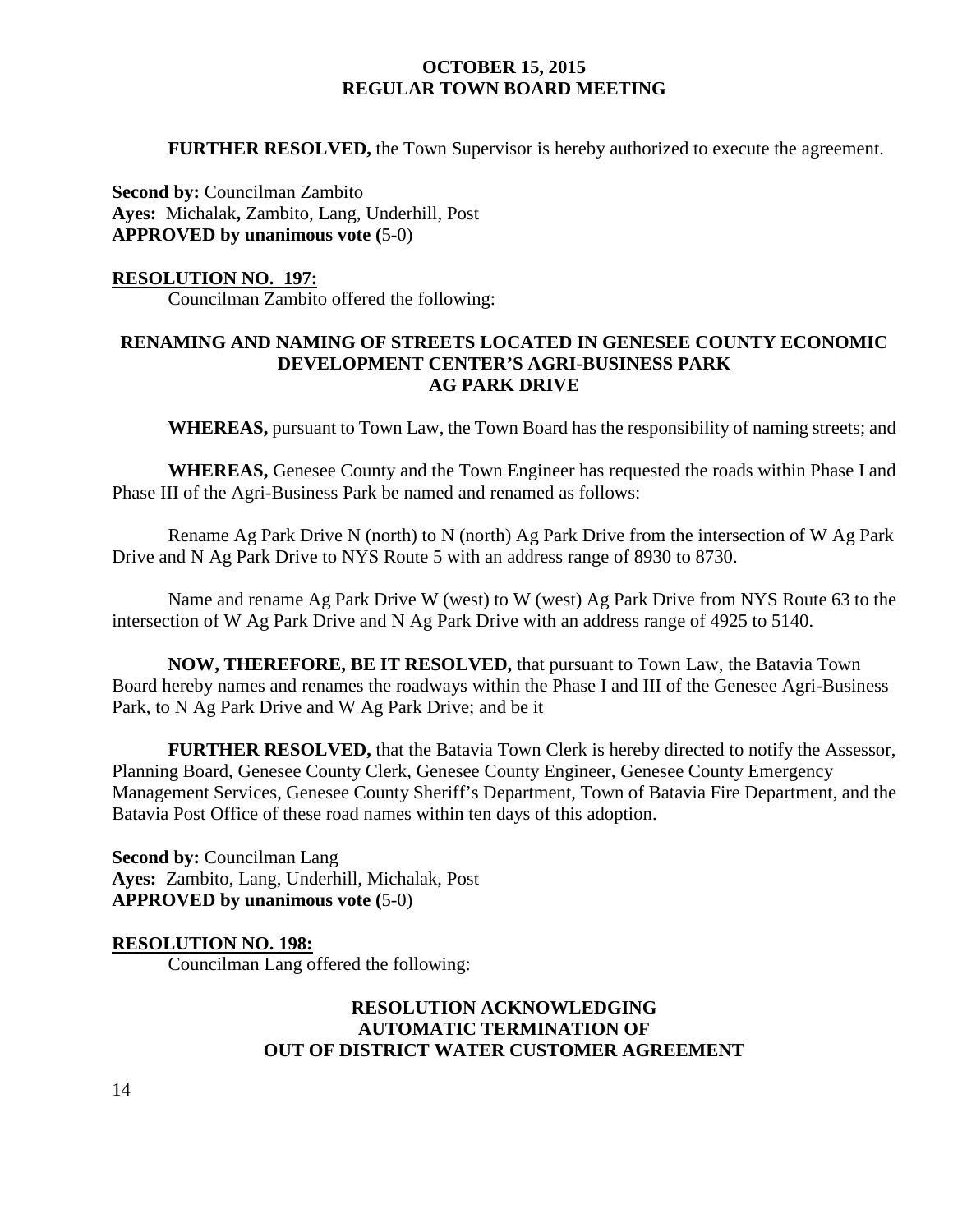### **WITH JONATHAN R. SHEPARD AND MARY BETH SHEPARD**

**WHEREAS**, the Town of Batavia and Jonathan R. Shepard and Mary Beth Shepard, residing at 4875 East Road entered into an Out of District Water Customer Agreement in 2012 to connect to the Putnam and Shepard Roads Water District, and

**WHEREAS**, said parcel located at 4875 East Road, Tax Map No. 20-2-52.12 is now part of the Creek and East Roads Water District; and

**WHEREAS,** the Out of District Water Agreement has automatically terminated; and

**WHEREAS,** the debt service cost related to the Creek and East Roads Water District will now be reflected on their property tax bill.

# **NOW, THEREFORE, BE IT**

**RESOLVED**, the Batavia Town Board hereby acknowledges that property located at 4875 East Road, Tax Map No. 20-2-52.12, is now part of the Creek and East Roads Water District and the Out of District Water Customer Agreement between Jonathan R. Shepard and Mary Beth Shepard and the Town of Batavia has automatically terminated; and be it

**FURTHER RESOLVED,** the debt service cost related to the Creek and East Roads Water District will be reflected on their property tax bill.

**Second by: Councilwoman Michalak Ayes:** Lang, Michalak, Zambito, Underhill, Post **APPROVED by unanimous vote** (5-0)

#### **RESOLUTION NO. 199:**

Deputy Supervisor Underhill offered the following:

# **RESOLUTION TO APPROVE NYS ROUTE 63 ROAD WORK BOND FOR PROPOSED TIM HORTON RESTAURANT**

**WHEREAS,** Benderson Development Company ,LLC applied for a NYSDOT Permit to make road improvements to NYS Route 63 as part of the construction of the proposed Tim Horton's restaurant located at 8400 Lewiston Road in the Town of Batavia, and

**WHEREAS,** approval of the NYSDOT permit was delayed and Benderson Development would like to begin construction of the building without the NYSDOT permit. The Town Engineering and Planning and Zoning Departments required a Bond in the amount of \$90,000 be provided to the Town for the proposed NYS Route 63 improvements. The proposed roadway improvements include milling, paving and restriping approximately 650 feet of the NYS Route 63 between NYS Route 5 and Park Road, as shown on the attached plans, and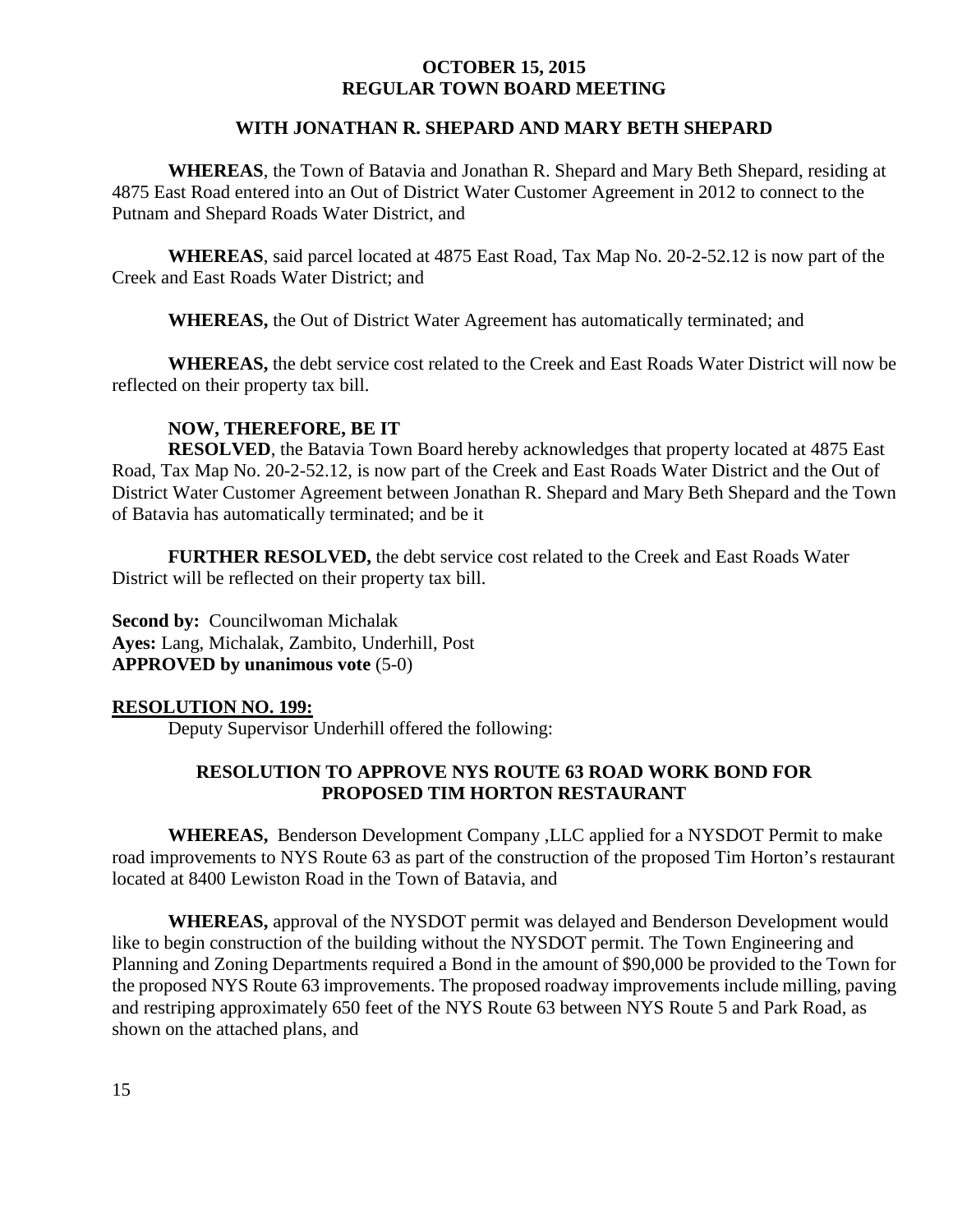**WHEREAS,** Benderson Development Company LLC submitted a bond in the amount of \$90,000 for the proposed NYS Route 63 Roadway improvements, and

**WHEREAS,** the NYSDOT permit was subsequently granted. Benderson Development Company LLC has completed the required roadway improvements to the satisfaction of the NYSDOT Assistant Regional Maintenance Engineer, Dan Stahley as noted on the attached email, and

**WHEREAS**, the Town Engineering and Building and Zoning Departments recommends that the Benderson Development Company LLC be released from the Bond since the improvements to NYS Route 63 have been completed to the satisfaction of the NYSDOT and Town of Batavia, and

**NOW, THEREFORE, BE IT RESOLVED** by the Town Board of the Town of Batavia, New York, hereby accepts and approves the Bond in the amount of \$90,000 submitted by Benderson Development Company, LLC for the NYS Route 63 roadway improvements as part of the requirements for the proposed Tim Horton's restaurant located at 8400 Lewiston Road in the Town of Batavia, a copy of which shall be annexed hereto and made part of the Town Board Minutes, and be it further

**RESOLVED,** that the NYS Route 63 roadway improvements have been completed by Benderson Development Company, LLC and accepted by NYSDOT and the Town, therefore the Town Board of the Town of Batavia hereby releases Benderson Development Company, LLC from the requirements of the bond and authorizes the Town Supervisor to return the Bond to Benderson Development Company LLC.

**Second by:** Councilman Lang **Ayes:** Underhill, Lang, Michalak, Zambito, Post **APPROVED by unanimous vote** (5-0)

# **RESOLUTION NO. 200:**

Supervisor Post offered the following:

# **TOWN OF BATAVIA BATAVIA NORTH WATER DISTRICT – 2014 EXPANSION AREA**

# **LATERAL RESTRICTIONS RESOLUTION**

**WHEREAS**, in 2012, the Town Board of the Town of Batavia created the Batavia North Water District Water District pursuant to Town Law for the express purpose of providing public water supply to residents along portions of Batavia Townline Road both east and west of Oak Orchard Road (NYS Rte. 98); and

**WHEREAS**, the Town of Batavia coordinated with the NYS Department of Agriculture & Markets ("Department") regarding the Batavia North Water District in order to comply with the provisions of Article 25 AA, Section 305.4 of the State Agriculture & Markets Law, and ultimately adopted Lateral Restrictions within the Batavia North Water District;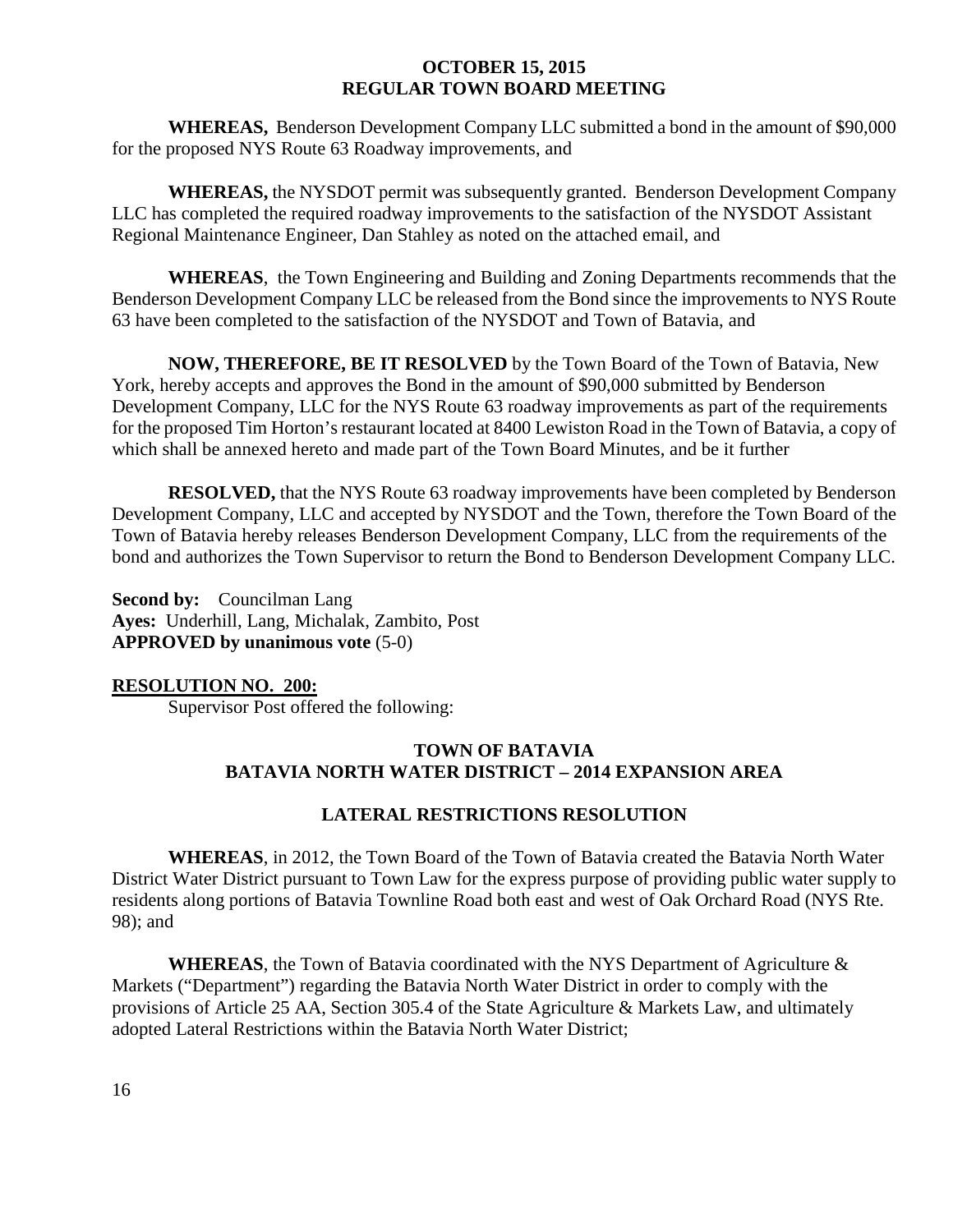**WHEREAS**, the Town of Batavia has now determined to include an additional section along Batavia Townline Road within the Batavia North Water District (specifically: Batavia Oakfield Town Road from the Alabama Town Line to Downey Road, and referred to as the "2014 Expansion Area"); and

**WHEREAS,** part of the land area within the Batavia North Water District 2014 Expansion Area 2014 Expansion Area is also within Genesee County Agricultural District No. 2; and

**WHEREAS**, the Town Board has filed a Notice of Intent to Undertake an Action Within an Agricultural District to evaluate the impact of providing a source of public water supply within the 2014 Expansion Area on lands within Agricultural District No. 2; and

**WHEREAS**, the New York State Department of Agriculture and Markets has expressed concern about the potential adverse impact that said public water supply is likely to have on agriculture within the Agricultural District,

**NOW THEREFORE BE IT RESOLVED**, that the Town Board, in recognition of the concerns that have been raised, hereby resolves to adopt the "Lateral Restriction - Conditions on Future Service" specified by the New York State Department of Agriculture and Markets as follows:

# **Lateral Restriction - Conditions on Future Service**

The Town of Batavia imposes the following conditions, as warranted or recommended on the management of water/sewer lines located along the portion of Batavia Oakfield Town Road between the Alabama Town Line and Downey Road, and within an agricultural district:

(1) The only land and/or structures which will be allowed to connect to the proposed waterline or sewer within an agricultural district will be existing structures at the time of construction, further agricultural structures, and land and structures that have already been approved for development by the local governing body prior to the filing of the Final Notice of Intent by the municipality.

Land and structures that have been approved for development refer to those properties/structures that have been brought before a local governing body where approval (e.g., subdivision, site plan, and special permit) is needed to move forward with project plans and the governing body has approved the action. If no local approval is required for the subdivision of land and/or the construction of structures, the municipality accepts the limitation under Public Health Law §1115 that defines a "subdivision," in part, as "any tract of land which is divided into five or more parcels." Water and/or sewer service will not be extended to the fifth and subsequent parcels where no local approval is required and the land is located within a county adopted, State certified agricultural district.

(2) If a significant hardship can be shown by an existing resident, the lateral restriction to the resident's property may be removed by the municipality upon approval by the Department. It is the responsibility of the resident landowner to demonstrate that a hardship exists relative to his or her existing water supply or septic system and clearly demonstrate the need for public water or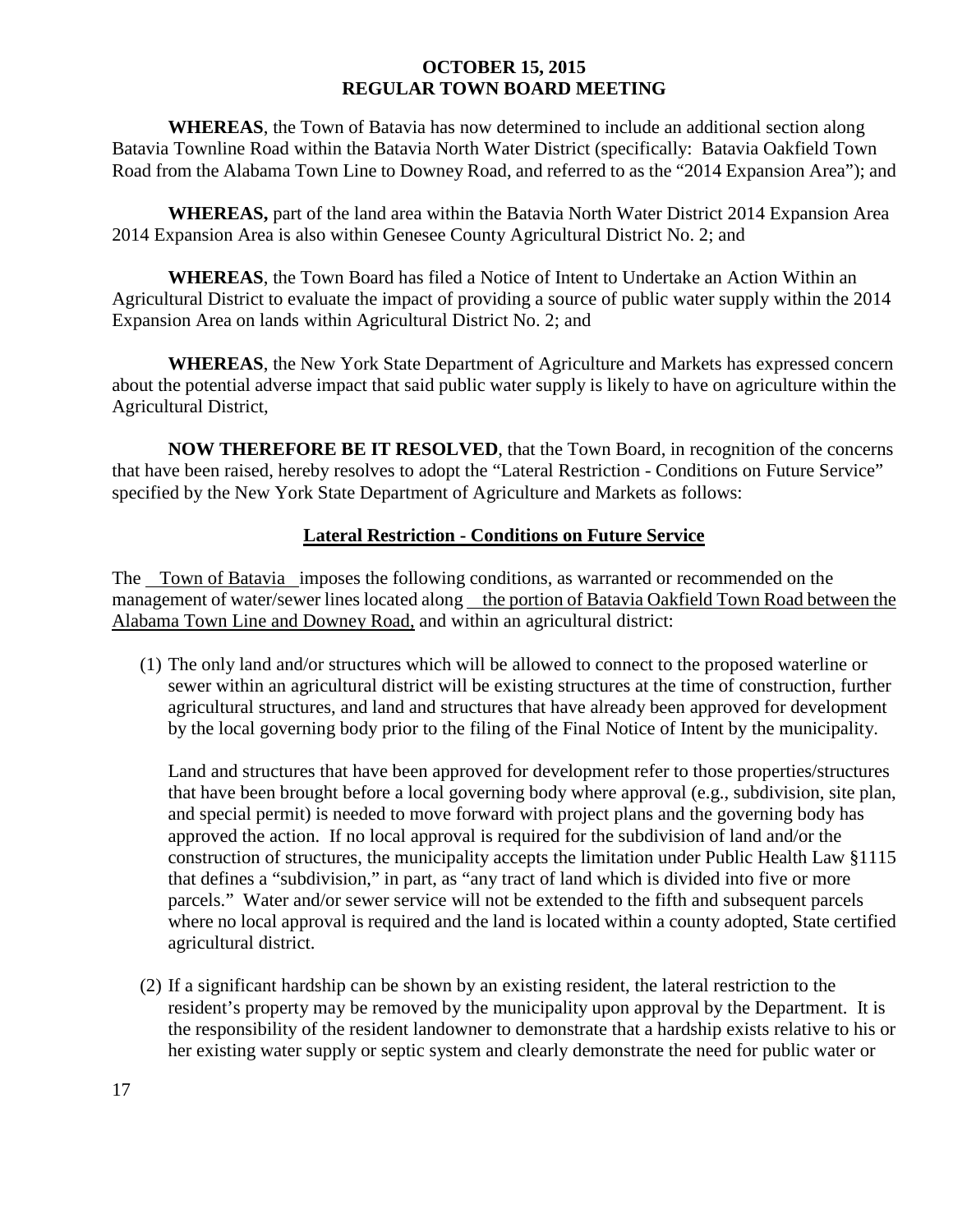sewer service. The municipality shall develop a hardship application to be filed with the municipality, approved by the County Department of Health, and agreed to by the Department of Agriculture and Markets.

- (3) If it can be demonstrated to the Department's satisfaction that the landowner requested the county to remove his or her land from an agricultural district at the time of district review and the county legislative body refused to do so, lateral restrictions may be removed by the municipality if the Department determines that the removal of the restriction for the subject parcel(s) would not have an unreasonably adverse effect on the agricultural district.
- (4) If land is removed from a county adopted, State certified agricultural district and the district has been reviewed by the county legislative body and certified by the Commissioner for modification, lateral restrictions imposed by the municipality are no longer in effect for the parcels of land that have been removed from the agricultural district.

**Second by:** Deputy Supervisor Underhill **Ayes:** Post, Underhill, Michalak, Zambito, Lang **APPROVED by unanimous vote** (5-0)

# **RESOLUTION NO. 201:**

Councilwoman Michalak offered the following: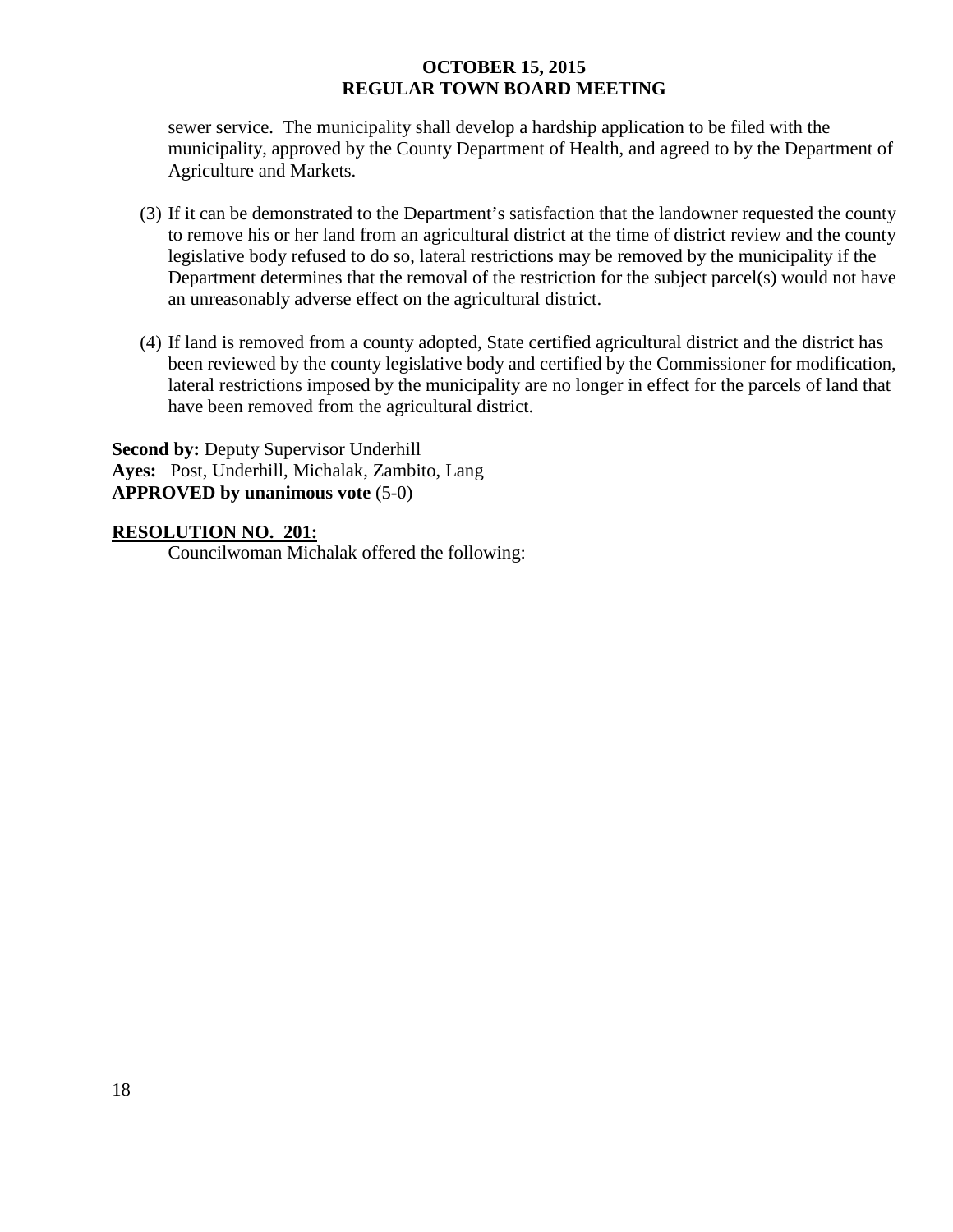A meeting of the Town Board of the Town of Batavia, in the County of Genesee, State of New York, was held at the Town Hall, in the Town, on October 15, 2014.

PRESENT:

 Hon. Gregory H. Post, Supervisor , Councilperson , Councilperson , Councilperson , Councilperson

In the Matter of the Establishment of Batavia North Water District, in the Town of Batavia, in the County of Genesee, New York, pursuant to Article 12 of the Town Law.

# **FINAL ORDER ESTABLISHING BATAVIA NORTH WATER DISTRICT OCTOBER 15, 2014**

**WHEREAS**, the Batavia Town Board (herein called "Town Board" and "Town", respectively), in the County of Genesee, New York, has received a petition pursuant to Section 191 of the Town Law, for the establishment of Batavia North Water District (the "District"), which petition was signed by a number of owners within the District, and was greater than the percentage required by law; and

**WHEREAS**, such petition was accompanied by a map, plan and report, dated March 2014, prepared by the Town's engineer, a competent engineer duly licensed by the State of New York, for the establishment of the District; and

**WHEREAS,** such map, plan and report is on file at the office of the Town Clerk, and available for public inspection at said location; and

**WHEREAS**, said proposed improvements consist of a project to provide a safe and reliable potable water supply and fire protection in the proposed District; and

**WHEREAS**, the improvements for the proposed Batavia North Water District will be part of a joint project by and among the Towns of Batavia, Oakfield and Elba, such joint project referred to as the "Townline Water Project"; and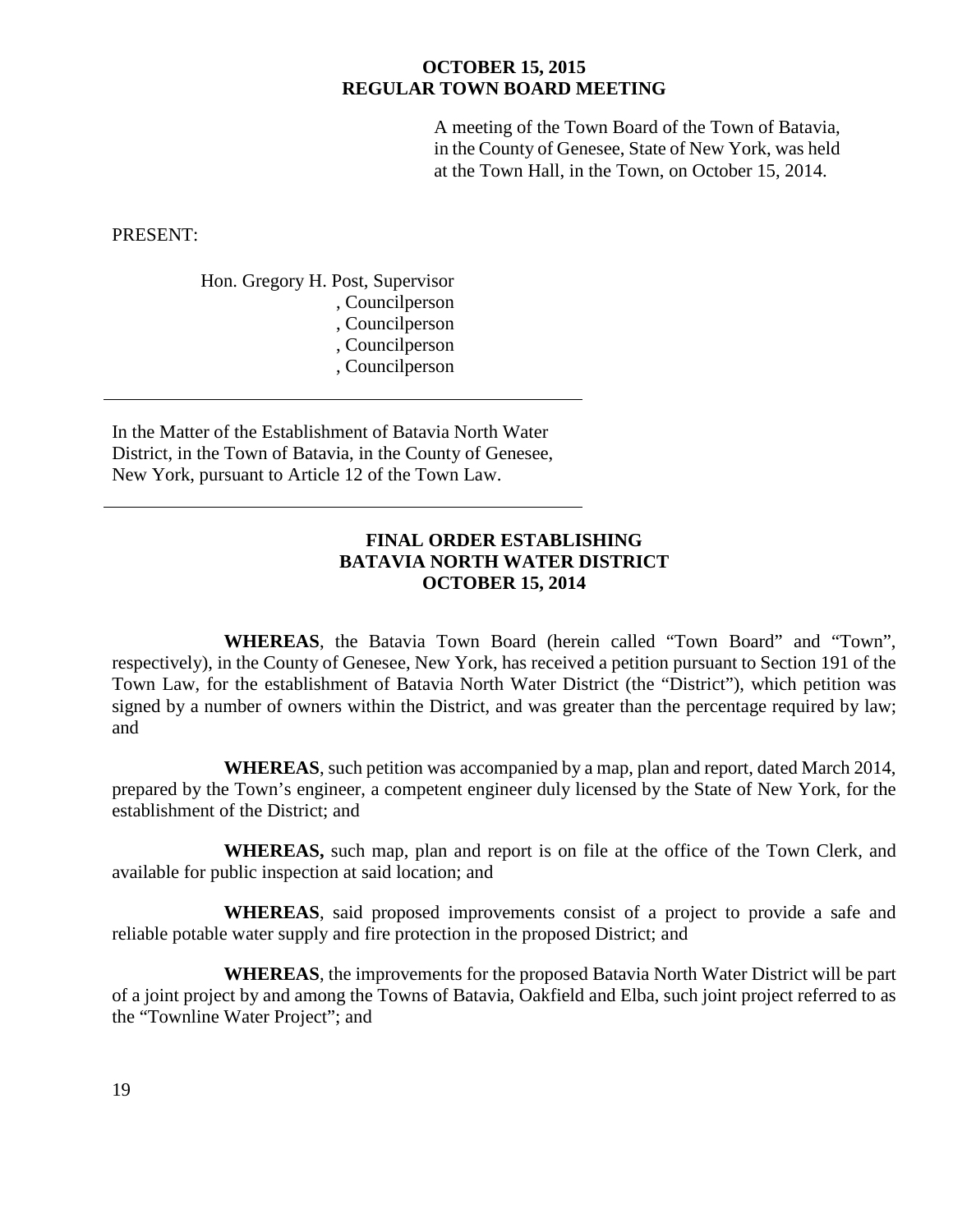**WHEREAS**, such joint project will generally consist of the construction and installation of approximately 104,700 linear feet of new eight inch and 12 inch diameter water main along the Batavia-Oakfield Townline Road, Hutton Road, Lewiston Road, Fisher Road, Batavia-Elba Townline Road, Pekin Road, Oak Orchard Road, State Street Road, Bank Street Road, Norton Road and Batavia-Stafford Townline Road, including installation along portions of roads located within each of the three Towns, as well as along the boundary of the Town of Batavia with the other two Towns of Elba and Oakfield, as well as other such improvements as more fully identified in such map, plan and report prepared in connection with such joint project; together with all related right-of-way costs, site work and other ancillary work, including hydrants, valves, apparatus, and other improvements and costs incidental thereto and in connection with the financing thereof (collectively referred to herein as the "Joint Project"); and

**WHEREAS**, the total estimated maximum amount proposed to be expended for the construction of the Joint Project is \$6,115,230; and

**WHEREAS**, the portion of such total cost that is attributable to the District is in an estimated maximum amount not to exceed \$3,081,191; and

**WHEREAS**, pursuant to the Order duly adopted on May 14, 2014, the Town Board determined to proceed with the proposed establishment of the District and adopted an Order reciting a description of the boundaries of the District, the construction of the Joint Project, the maximum amount proposed to be expended by the District for its portion of the construction of the Joint Project, the proposed method of financing to be employed, the fact that a map, plan and report describing the same is on file in the Town Clerk's office and is available for public inspection and specifying May 28, 2014, at 7:00 o'clock p.m. (Prevailing Time) as the time when the Town Board would meet to consider the proposed establishment of the District and to hear all persons interested in the subject thereof concerning the same, and for such other action on the part of the Town Board in relation thereto, as may be required by law; and

**WHEREAS**, following publication and posting of certified copies of said Order pursuant to Article 12 of the Town Law and after a public hearing duly held by the Town Board at the time and place herein referred to, the Town Board, by resolution duly adopted May 28, 2014, determined that the petition to request the District was signed and acknowledged or proved or authenticated, as required by law, and was otherwise sufficient, the notice of public hearing was published and posted as required by law and was otherwise sufficient, that all the property and property owners included within the proposed District were benefited thereby, that all the property and property owners benefited were included within the limits of the proposed District, that it was in the public interest to establish the District and approved the establishment of the District and the construction of the Joint Project (as hereinabove described), that such estimated maximum amount for which the District is responsible for is \$3,081,191; and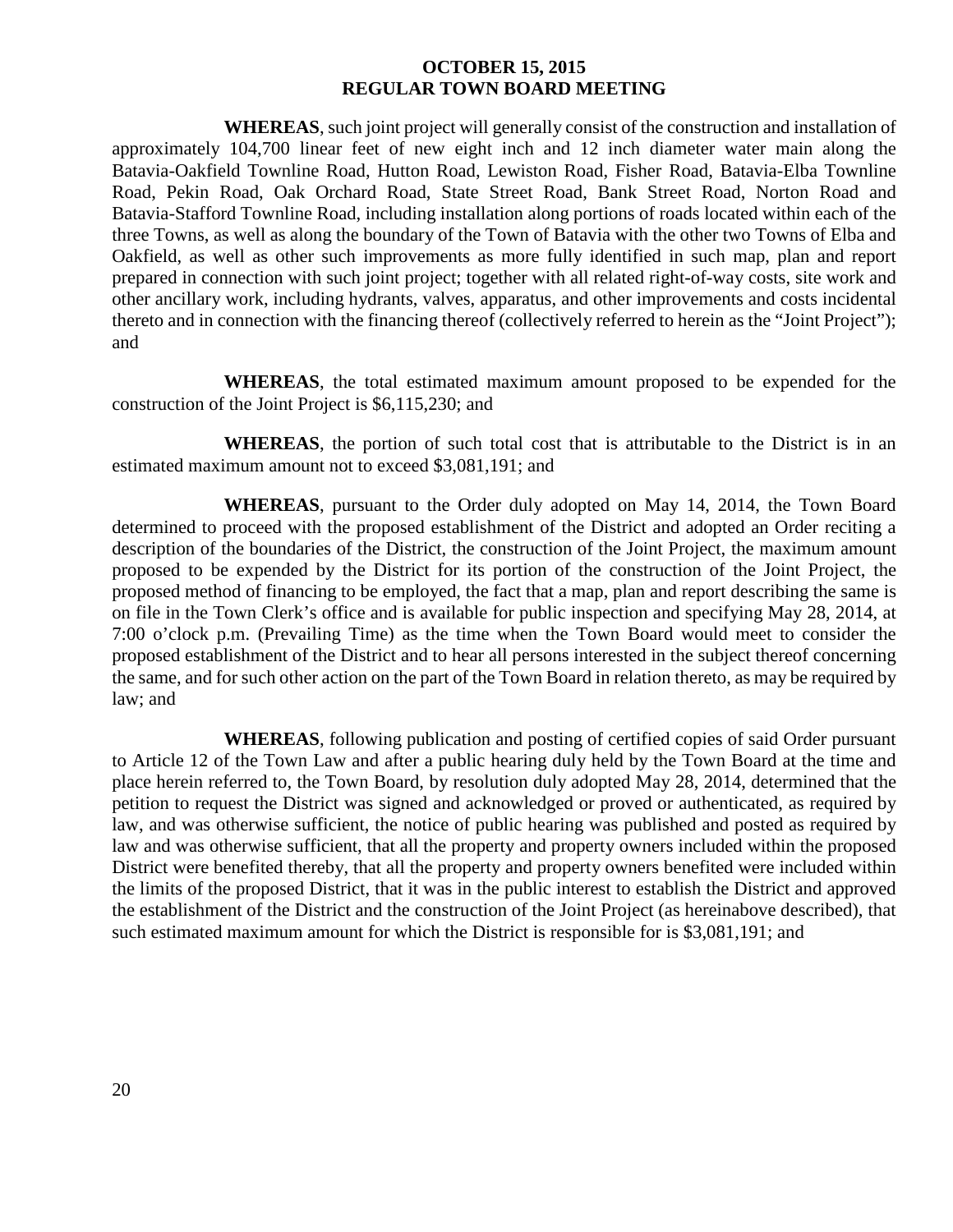**WHEREAS**, the plan of financing is for the issuance of serial bonds (or notes issued in anticipation of such bonds) in an aggregate amount not to exceed \$3,081,191, said amount to be offset by the receipt of any federal, state, county and/or local funds, and unless paid from other sources or charges, the costs for the establishment of the District will be by the assessment, levy and collection of special assessments from the several lots and parcels of land within the District, which the Town Board shall determine to be especially benefited by said District, so much upon and from each as shall be in just proportion to the amount of benefit which the District shall confer upon the same, to pay the principal of and interest on said bonds as the same shall become due and payable; and

**WHEREAS**, permission of the State Comptroller was required with respect to the establishment of the District and the Town submitted an application to the Office of the State Comptroller, Department of Audit and Control; and

**WHEREAS**, the Office of the State Comptroller, Department of Audit and Control reviewed said application and on September 18, 2014, the State Comptroller issued an order that such application of the Town Board of the Town of Batavia for permission to establish the District was approved and permitted the establishment of said District in accordance with the description referred to in a resolution of May 28, 2014, at an estimated maximum cost of \$3,081,191;

# **NOW, THEREFORE, BE IT**

**ORDERED**, that the establishment of the District is hereby approved and will be known as Batavia North Water District, situate wholly outside of any incorporated village or city, and is bounded and described on EXHIBIT A; and be it further:

**ORDERED**, that the District hereinabove referred to shall be constructed and assessed as set forth in such earlier adopted resolutions and will be consistent with a certain intermunicipal agreement made on August 21, 2014 (including any subsequent amendments to such agreement) with the Towns of Elba, Oakfield and Batavia (as may be so amended, the "Agreement"), the terms of the Agreement are hereby incorporated herein by this reference; and be it further

**ORDERED**, that within ten days after adoption of this Order, the Town Clerk shall record with the Clerk of the County of Genesee and file with the Department of Audit and Control in Albany, New York copies of this Order, certified by the Town Clerk

Dated: October 15, 2014 TOWN BOARD OF THE TOWN OF BATAVIA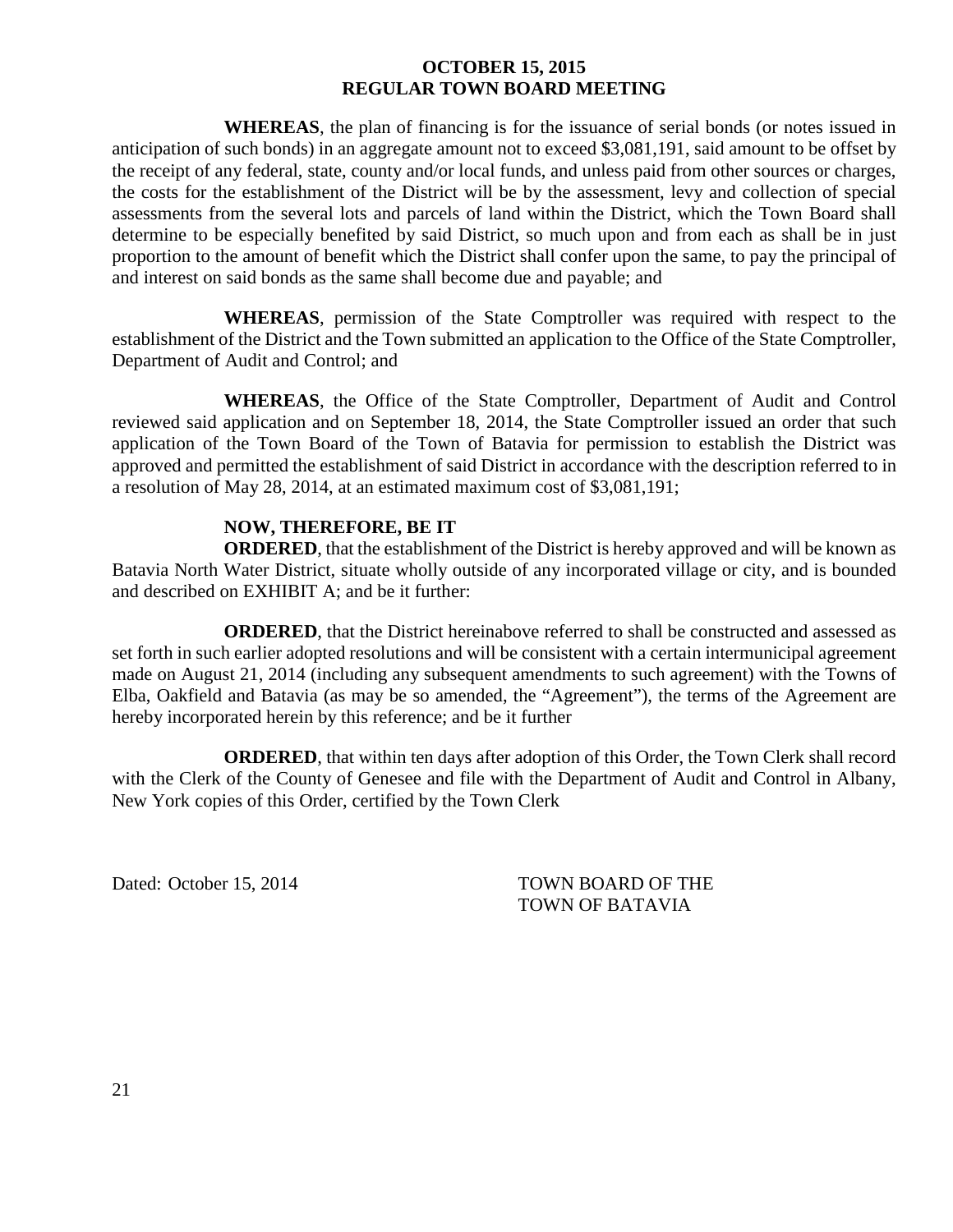# **EXHIBIT A**

# **TOWN OF BATAVIA PROPOSED BATAVIA NORTH WATER DISTRICT**

The boundary of the proposed Town of Batavia, Batavia North Water District includes all that tract or parcel of land situated in the Town of Batavia, County of Genesee, State of New York, being described as follows:

Beginning at a point which is the intersection of the Batavia/Alabama Municipal Boundary and the Batavia/Oakfield Municipal Boundary; thence,

- 1. Easterly, along the Batavia/Oakfield Municipal Boundary and the Batavia/Elba Municipal Boundary, a distance of 47,552 feet, more or less, to the northeasterly corner of the Batavia Municipal Boundary; thence,
- 2. Southerly, along the Batavia/Stafford Municipal Boundary, a distance of 8,118 feet, more or less, to a point on the Batavia/Stafford Municipal Boundary at the easterly extension of the southerly line of Tax Parcel number 5.-53.1; thence,
- 3. Westerly, along the easterly extension of the southerly line of Tax Parcel number 5.-1-53.1, a distance of 3,000 feet, more or less, to the southwesterly corner of Tax Parcel number 5.-1-53.1; thence,
- 4. Northerly, along the westerly line of Tax Parcel numbers 5.-1-53.1, 5.-1-52.2, and 5.-1-52.11, a distance of 3,098 feet, more or less, to the northwesterly corner of Tax Parcel number 5.-1-52.11; thence,
- 5. Easterly, along a northerly line of Tax Parcel number 5.-1-52.11, a distance of 217 feet, more or less, to the southwesterly corner of Tax Parcel number 5.-1-44; thence,
- 6. Northerly, along the westerly line of Tax Parcel number 5.-1-44, through Tax Parcel number 5.-1-43.1, and continuing along a westerly line of Tax Parcel number 5.-1-42.11, a distance of 849 feet, more or less, to a northeasterly corner of Tax Parcel number 5.-1-43.1; thence,
- 7. Westerly, along a southerly line of Tax Parcel number 5.-1-42.11, a distance of 596 feet, more or less, to a northwesterly corner of Tax Parcel number 5.-1-42.11; thence,
- 8. Northerly, along a westerly line of Tax Parcel number 5.-1-42.11, a distance of 434 feet, more or less, to a northwesterly corner of Tax Parcel number 5.-1-42.11; thence,
- 9. Westerly, along the southerly line of Tax Parcel numbers 5.-1-37 and 5.-1-38.11, a distance of 1,210 feet, more or less, to the southwesterly corner of Tax Parcel number 5.-1-38.11; thence,
- 10. Northerly, along the westerly line of Tax Parcel number 5.-1-38.11, a distance of 732 feet, more or less, to the southeasterly corner of Tax parcel number 5.-1-137; thence,
- 11. Westerly, along the southerly line of Tax Parcel number 5.-1-39.125, a distance of 856 feet, more or less, to the southwesterly corner of Tax Parcel number 5.-1-39.125; thence,
- 12. Southerly, along the easterly line of Tax Parcel number 5.-1-39.122, a distance of 185 feet, more or less, to the southeasterly corner of Tax Parcel number 5.-1-39.122; thence,
- 13. Westerly, along the southerly line of Tax Parcel number 5.-1-39.122, a distance of 920 feet, more of less, to the centerline of Bank Street Road; thence,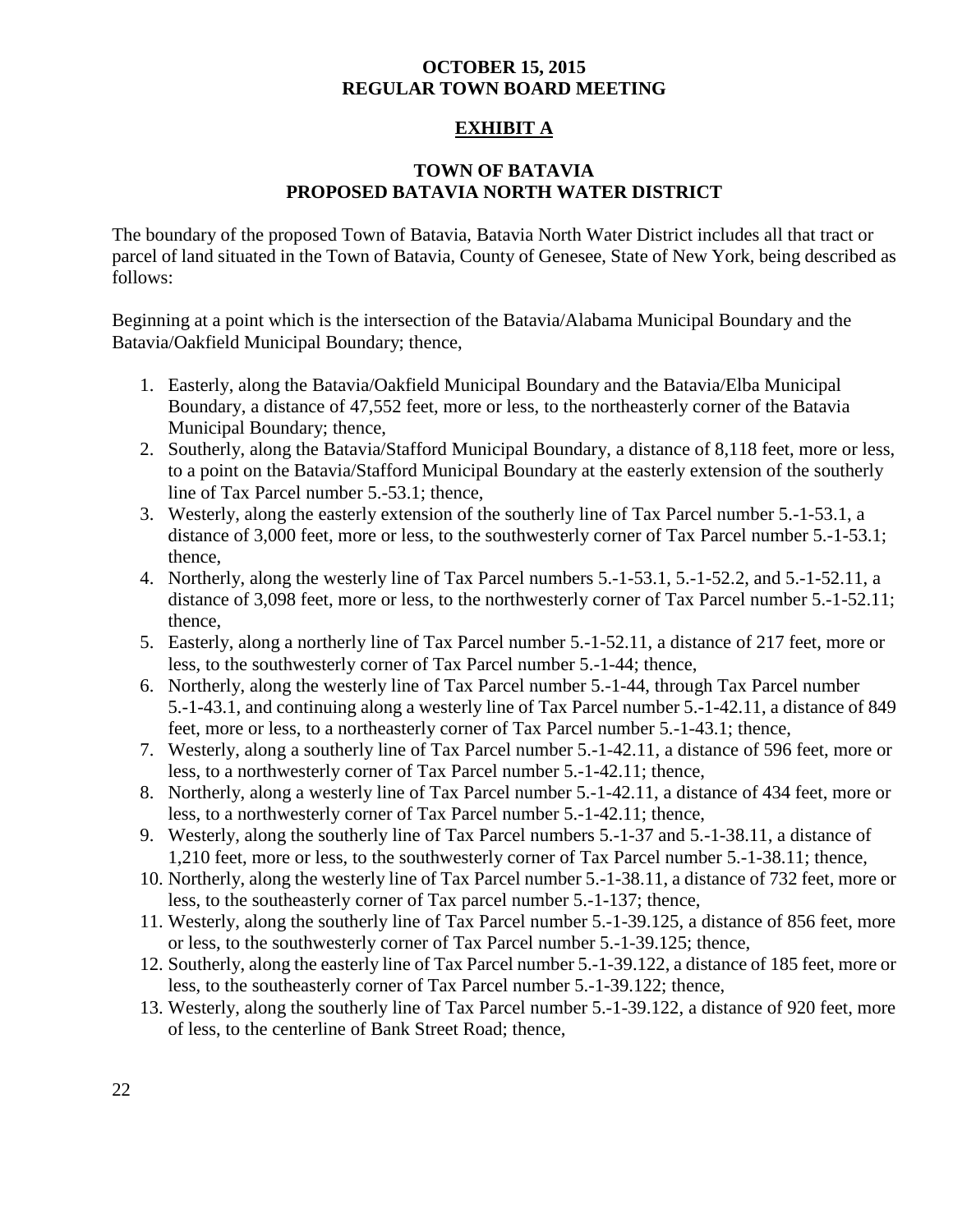- 14. Southerly, along centerline of Bank Street Road, a distance of 140 feet, more or less, to a point on the centerline Bank Street Road at the intersection of the easterly extension of the southerly line of Tax Parcel number 5.-1-134; thence,
- 15. Westerly, along the easterly extension of the southerly line of Tax Parcel number 5.-1-134 and the southerly line of Tax Parcel number 5.-1-134, a distance of 991 feet, more or less, to the southwesterly corner of Tax Parcel number 5.-1-134; thence,
- 16. Northerly, along the westerly line of Tax Parcel number 5.-1-134, a distance of 112 feet, more or less, to the southeasterly corner of Tax Parcel number 5.-1-9.112; thence,
- 17. Westerly, along the southerly line of Tax Parcel number 5.-1-9.112, a distance of 1,349 feet, more or less, to the southwesterly corner of Tax Parcel number 5.-1-9.112; thence,
- 18. Southerly, along the easterly line of Tax Parcel number 5.-1-8.2, a distance of 156 feet, more or less, to the southeasterly corner of Tax Parcel number 5.-1-8.2; thence,
- 19. Westerly, along the southerly line of Tax Parcel numbers 5.-1-8.2, 5.-1-5.22, 5.-1-4.12, 5.-1-107.1, and 5.-1-107.2, a distance of 4,657 feet, more or less, to the southwesterly corner of Tax Parcel number 5.-1-107.2; thence,
- 20. Southerly, along the easterly line of Tax Parcel numbers 4.-1-21.2, 4.-1-43.2, and 4.-1-43.121, a distance of 1,178 feet, more or less, to the intersection of the easterly line of Tax Parcel number 4.-1-43.11 and the existing Consolidated Water District; thence,
- 21. Westerly, through Tax Parcel number 4.-1-43.121, and along the existing boundary of the Consolidated Water District, a distance of 580 feet, more or less, to the intersection of the westerly line of Tax Parcel number 4.-1-43.121 and the existing Consolidated Water District; thence,
- 22. Northerly, along the westerly line of Tax Parcel number 4.-1-43.121 and along the existing Consolidated Water District, a distance of 183 feet, more or less, to the northwesterly corner of Tax Parcel number 4.-1-43.121; thence,
- 23. Westerly, following the existing Consolidated Water District along a southerly line of Tax Parcel number 4.-1-42.1 and continuing through Tax Parcel number 4.-1-42.1, a distance of 346 feet, more or less, to the intersection of the easterly line of Tax Parcel number 4.-1-45.2 and the existing Consolidated Water District; thence,
- 24. Southerly, along the easterly line of Tax Parcel numbers 4.-1-45.2 and 4.-1-45.1, a distance of 175 feet, more or less, to the intersection of the easterly line of Tax Parcel number 4.-1-45.1 and the existing Consolidated Water District; thence,
- 25. Westerly, following the existing Consolidated Water District through Tax Parcel numbers 4.-1-45.1, 4.-1-22.115, 4.-1-47, across the right-of-way of State Street Road (49.5 feet wide right-of-way), and continuing through Tax Parcel number 4.-1-21.2, a distance of 1,063 feet, more or less, to the intersection of a westerly line of Tax Parcel number 4.-1-21.2 and the existing Consolidated Water District; thence,
- 26. Northerly, along a westerly line of Tax Parcel number 4.-1-21.2, a distance of 560 feet, more or less, to the northeasterly corner of Tax Parcel number 4.-1-22.12; thence,
- 27. Westerly, along a southerly line of Tax Parcel numbers 4.-1-21.2 and 4.-1-21.1, a distance of 887 feet, more or less, to the northeasterly corner of Tax Parcel number 4.-1-22.113; thence,
- 28. Southerly, along the easterly line of Tax Parcel numbers 4.-1-22.113 and 4.-1-23.1, a distance of 582 feet, more or less, to the intersection of the easterly line of Tax Parcel number 4.-1-23.1 and the existing Consolidated Water District; thence,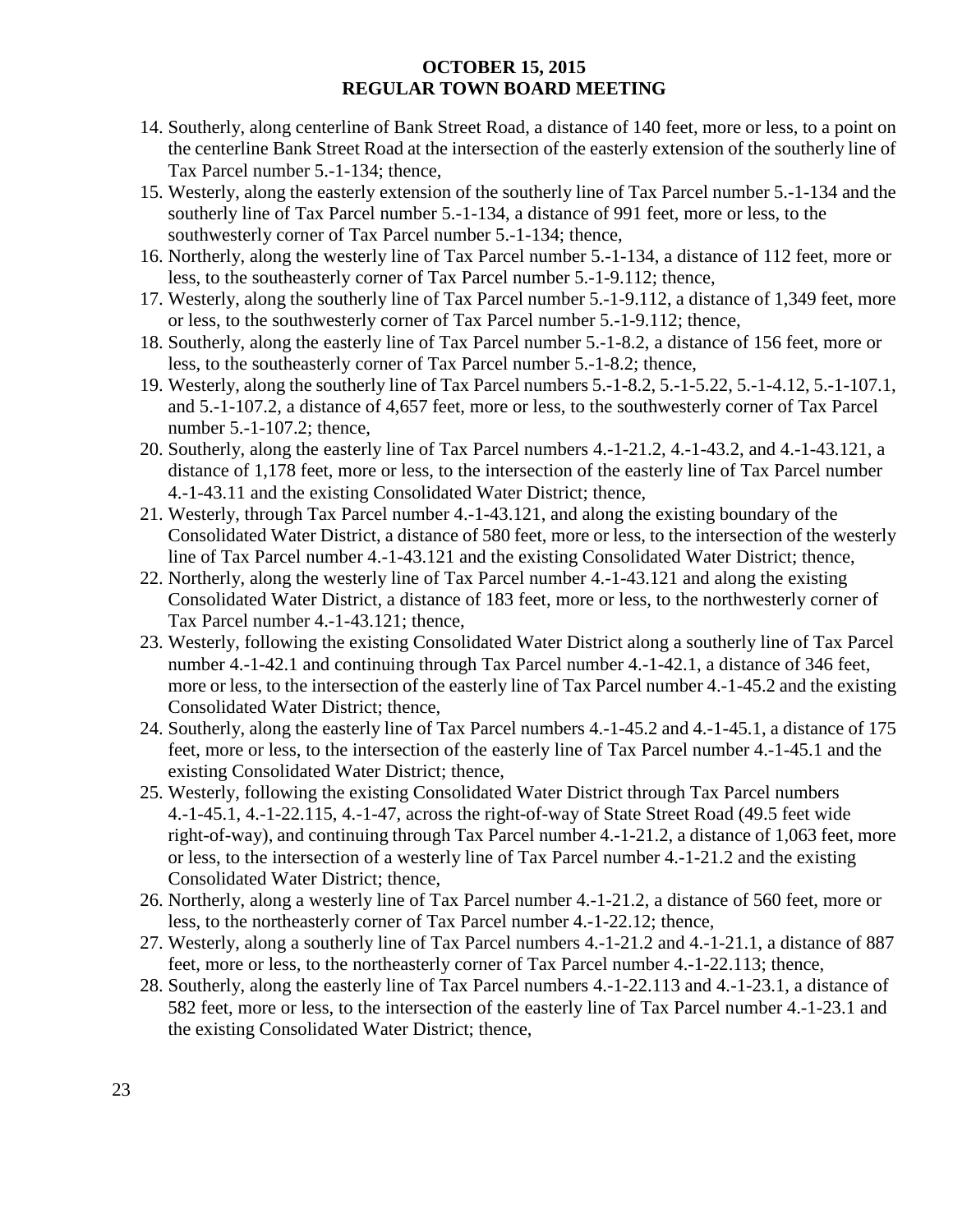- 29. Westerly, following the existing Consolidated Water District through Tax Parcel number 4.-1-23.1, across Oak Orchard Road (66 feet wide right-of-way), and continuing through Tax Parcel number 4.-1-31, a distance of 1,065 feet, more or less, to a northwesterly corner of the existing Consolidated Water District; thence,
- 30. Southerly, following the existing Consolidated Water District through Tax Parcel number 4.-1-31, a distance of 972 feet, more or less, to the intersection of the southerly line of Tax Parcel number 4.-1-31 and the existing Consolidated Water District; thence,
- 31. Westerly, along the southerly line of Tax Parcel number 4.-1-31, a distance of 3,613 feet, more or less, to the southwesterly corner of Tax Parcel number 4.-1-31; thence,
- 32. Northerly, along the westerly line of Tax Parcel number 4.-1-31, a distance of 1,926 feet, more or less, to the northwesterly corner of Tax Parcel number 4.-1-31; thence,
- 33. Westerly, along a southerly line of Tax Parcel numbers 4.-1-2.21, 4.-1-2.121, and 4.-1-1.211, a distance of 3,478 feet, more or less, to a southwesterly corner of Tax Parcel number, 4.-1-1.211; thence,
- 34. Northerly, along a westerly line of Tax Parcel number 4.-1-1.211, a distance of 1,002 feet, more or less, to a northeasterly corner of Tax Parcel number 4.-1-37.12; thence,
- 35. Westerly, along a southerly line of Tax Parcel numbers 4.-1-1.211 and 3.-1-29.1, a distance of 1,119 feet, more or less, to a northwesterly corner of Tax Parcel number 3.-1-31.1; thence,
- 36. Southerly, along an easterly line of Tax Parcel number 3.-1-29.1, a distance of 993 feet, more or less, to a southeasterly corner of Tax Parcel number 3.-1-29.1; thence,
- 37. Westerly, along a southerly line of Tax Parcel number 3.-1-29.1, a distance of 683 feet, more or less, to a southwesterly corner of Tax Parcel number 3.-1-29.1; thence,
- 38. Northerly, along a westerly line of Tax Parcel number 3.-1-29.1, a distance of 1,841 feet, more or less, to the northeasterly corner of Tax Parcel number 3.-1-30.11; thence,
- 39. Westerly, along a southerly line of Tax Parcel number 3.-1-29.1, a distance of 1,330 feet, more or less, to a southwesterly corner of Tax Parcel number 3.-1-29.1; thence,
- 40. Northerly, along a westerly line of Tax Parcel number 3.-1-29.1, a distance of 1,218 feet, more or less, to the southeasterly corner of Tax Parcel number 3.-1-27; thence,
- 41. Westerly, along a southerly line of Tax Parcel numbers 3.-1-27 and 3.-1-131, a distance of 676 feet, more or less, to a northwesterly corner of Tax Parcel number 3.-1-115.11; thence,
- 42. Southerly, along an easterly line of Tax Parcel number 3.-1-131, a distance of 1,028 feet, more or less, to a southeasterly corner of Tax Parcel number 3.-1-131; thence,
- 43. Westerly, along a southerly line of Tax Parcel number 3.-1-131, a distance of 651 feet, more or less, to a northwesterly corner of 3.-1-115.11; thence,
- 44. Southerly, along an easterly line of Tax Parcel numbers 3.-1-131, 3.-1-109.1, and 3.-1-110, a distance of 1,602 feet, more or less, to the southeasterly corner of Tax Parcel number 3.-1-110 at the existing Consolidated Water District; thence,
- 45. Westerly, following the existing Consolidated Water District along the southerly line of Tax Parcel number 3.-1-110 and the westerly extension of the southerly line of Tax Parcel number 3.-1-110 to the centerline of Lewiston Road (66 feet wide right-of-way), a distance of 45 feet, more or less, to the centerline of Lewiston Road; thence,
- 46. Southwesterly, across Lewiston Road (66 feet wide righ-of-way), a distance of 36 feet, more or less, to a point on the centerline of Lewiston Road; thence,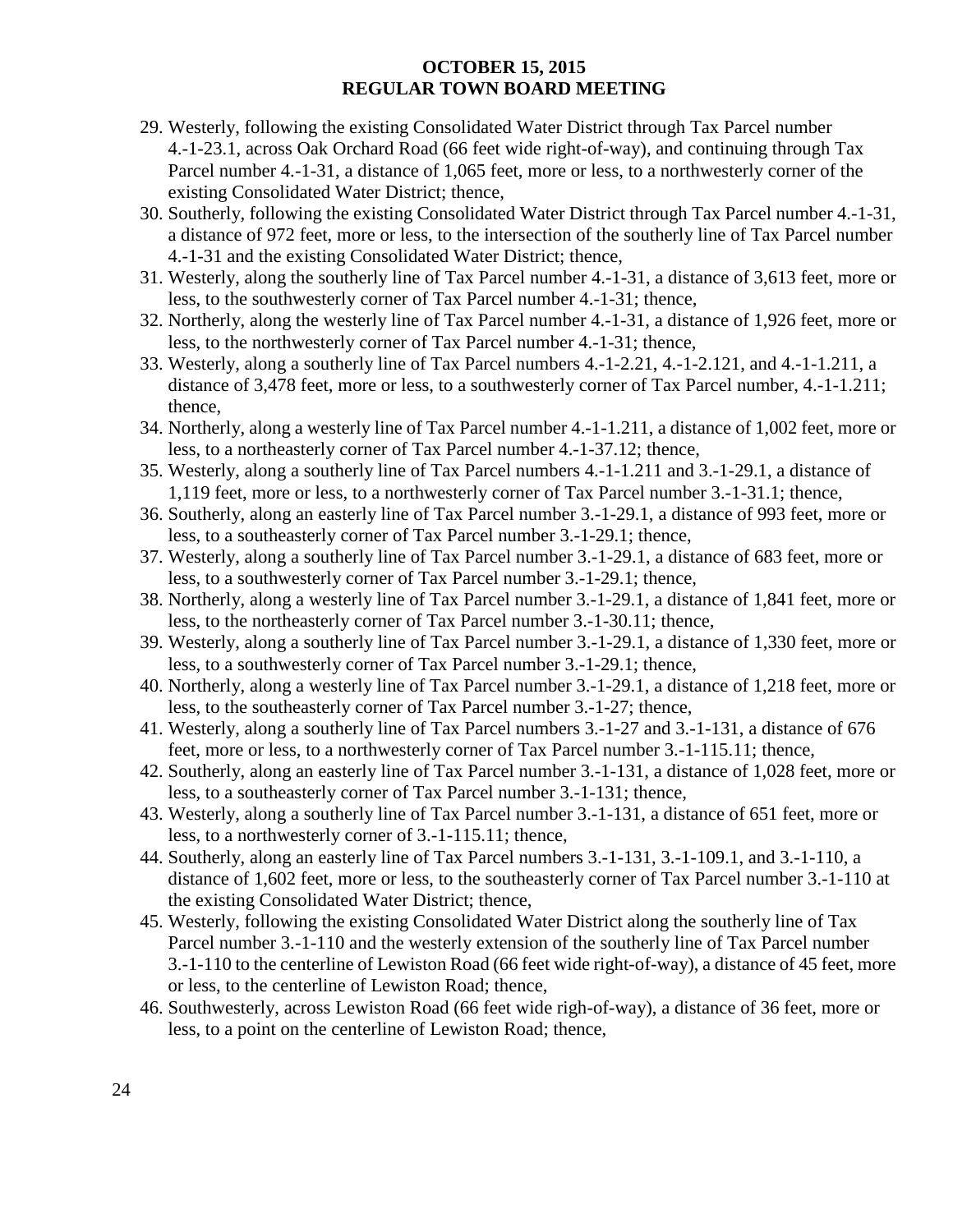- 47. Northwesterly, along the centerline of Lewiston Road, a distance of 123 feet, more or less, to the intersection of the centerline of Lewiston Road and the existing Consolidated Water District; thence,
- 48. Westerly, along the easterly extension of the southerly line of Tax Parcel number 3.-1-111.113, through Tax Parcel numbers 3.-1-111.113 and 3.-1-111.123, and continuing along the southerly line of Tax Parcel number 3.-1-111.123, a distance of 1,174 feet, more or less, to a southwesterly corner of Tax Parcel number 3.-1-111.123; thence,
- 49. Northerly, along the westerly line of Tax Parcel number 3.-1-111.124 and 3.-1-111.122, a distance of 1,320 feet, more or less, to the northerly corner of Tax Parcel number 3.-1-111.122; thence,
- 50. Northwesterly, along the southwesterly right-of-way of Lewiston Road, a distance of 73 feet, more or less, to the intersection of the westerly right-of-way of Lewiston Road and the existing Consolidated Water District; thence,
- 51. Southwesterly, following the Consolidated Water District through Tax Parcel number 3.-1-107.1 and continuing along a southeasterly line of Tax Parcel number 3.-1-107.1, a distance of 111 feet, more or less, to a southerly corner of Tax Parcel number 3.-1-107.1; thence,
- 52. Northwesterly, along a southwesterly line of Tax Parcel number 3.-1-107.1, a distance of 125 feet, more or less, to the westerly corner of Tax Parcel number 3.-1-107.1; thence,
- 53. Southwesterly, along a southeasterly line of Tax Parcel number 3.-1-123.112, a distance of 19 feet, more or less, to a westerly corner of Tax Parcel number 3.-1-123.114; thence,
- 54. Southeasterly, along a northeasterly line of Tax Parcel number 3.-1-123.112, a distance of 24 feet, more or less, to an easterly corner of Tax Parcel number 3.-1-123.112; thence,
- 55. Southwesterly, along a southeasterly line of Tax Parcel number 3.-1-123.112, a distance of 190 feet, more or less, to a southerly corner of Tax Parcel number 3.-1-123.112; thence,
- 56. Northwesterly, along a southwesterly line of Tax Parcel number 3.-1-123.112, a distance of 250 feet, more or less, to the westerly corner of Tax Parcel number 3.-1-123.112; thence,
- 57. Northeasterly, along the northwesterly line of Tax Parcel number 3.-1-123.112, a distance of 319 feet, more or less, to the northerly corner of Tax Parcel number 3.-1-123.112; thence,
- 58. Northwesterly, along the southwesterly right-of-way of Lewiston Road, a distance of 78 feet, more or less, to the easterly corner of Tax Parcel number 3.-1-106; thence,
- 59. Southwesterly, along the southeasterly line of Tax Parcel number 3.-1-106, a distance of 192 feet, more or less, to the southerly corner of Tax Parcel number 3.-1-106; thence,
- 60. Northwesterly, along the southwesterly line of Tax Parcel numbers 3.-1-105, 3.-1-104, 3.-1-103, 3.-1-102, and 3.-1-101, a distance of 688 feet, more or less, to the westerly corner of Tax Parcel number 3.-1-101; thence,
- 61. Westerly, along the southerly line of Tax Parcel numbers 3.-1-100 and 3.-1-99, a distance of 401 feet, more or less, to the southwesterly corner of Tax Parcel number 3.-1-99; thence,
- 62. Southerly, along an easterly line of Tax Parcel number 3.-1-5.1, a distance of 1,118 feet, more or less, to the southeasterly corner of Tax Parcel number 3.-1-5.1; thence,
- 63. Westerly, along the southerly line of Tax Parcel number 3.-1-5.1, a distance of 1,314 feet, more or less, to the southwesterly corner of Tax parcel number 3.-1-5.1; thence,
- 64. Southerly, along the easterly line of Tax Parcel number 3.-1-87.1, a distance of 1,021 feet, more or less, to the intersection of the easterly line of Tax Parcel number 3.-1-87.1 and the existing Consolidated Water District; thence,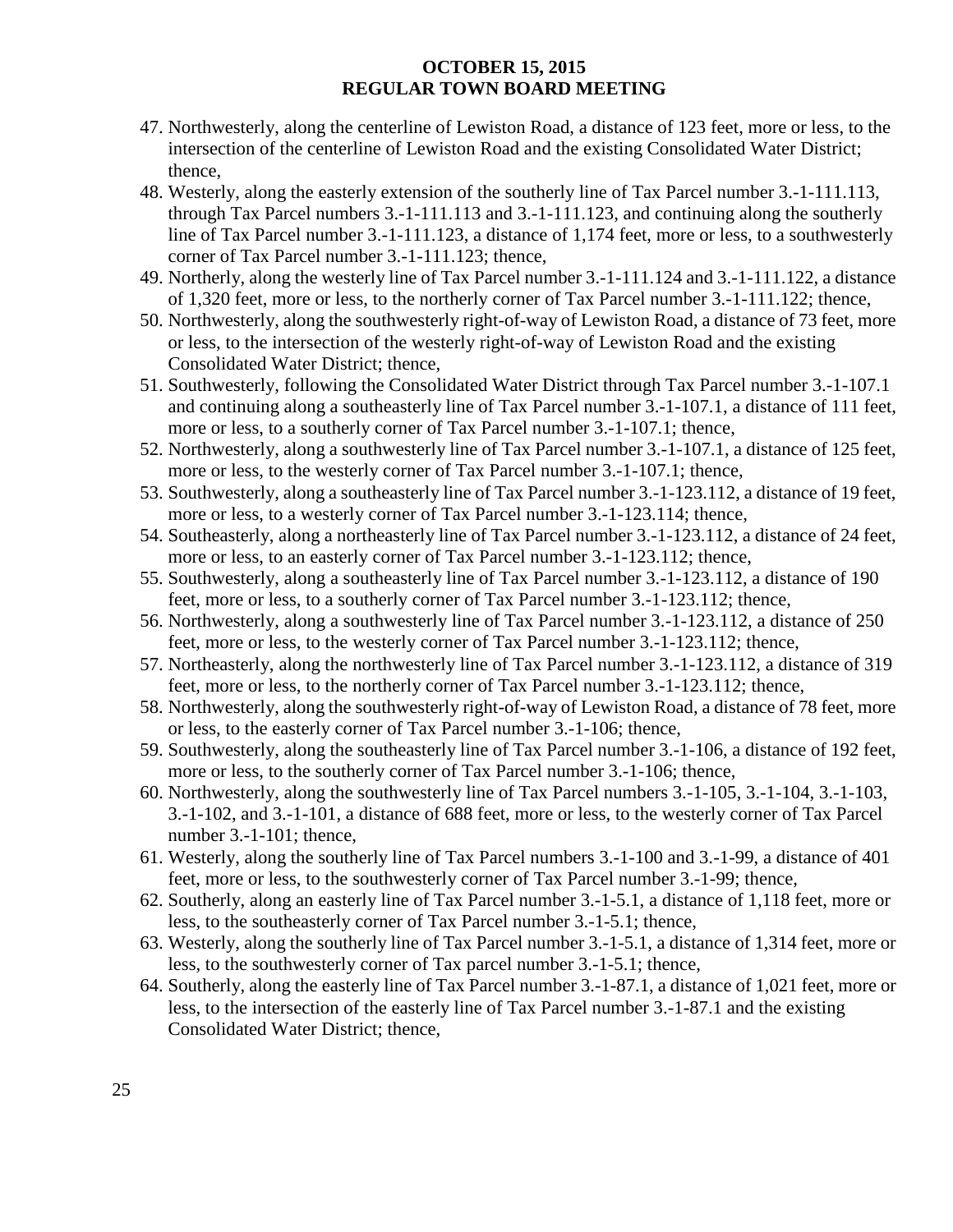- 65. Westerly, following the existing Consolidated Water District through Tax Parcel numbers 3.-1-87.1 and 3.-1-87.2, a distance of 1,991 feet, more or less, to the intersection of the easterly line of Tax Parcel number 3.-1-1 and the existing Consolidated Water District; thence,
- 66. Southerly, along the easterly line of Tax Parcel number 3.-1-1, a distance of 60 feet, more or less, to the southeasterly corner of Tax Parcel number 3.-1-1; thence,
- 67. Westerly, along the southerly line of Tax Parcel number 3.-1-1, a distance of 1,158 feet, more or less, to the southwesterly corner of Tax Parcel number 3.-1-1; thence,
- 68. Northerly, along the westerly line of Tax Parcel number 3.-1-1, a distance of 63 feet, more or less, to the intersection of the westerly line of Tax Parcel number 3.-1-1 and the existing Consolidated Water District; thence,
- 69. Westerly, following the existing Consolidated Water District through Tax Parcel number 1.-1-10.111 and continuing across Downey Road (49.5 feet wide right-of-way), a distance of 1,693 feet, more or less, to a point along the easterly line of Tax Parcel number 1.-1-11; thence,
- 70. Southerly, along the easterly line of Tax Parcel number 1.-1-11, a distance of 140 feet, more or less, to the southeasterly corner of Tax Parcel number 1.-1-11; thence,
- 71. Westerly, along the southerly line of Tax Parcel number 1.-1-11, a distance of 212 feet, more or less, to the southwesterly corner of Tax Parcel number 1.-1-11; thence,
- 72. Northerly, along the westerly line of Tax Parcel number 1.-1-11 and continuing through Tax Parcel number 1.-1-12, a distance of 1,177 feet, more or less, to a point along the southerly line of Tax Parcel number 1.-1-9.11; thence,
- 73. Westerly, along the southerly line of Tax Parcel numbers 1.-1-9.11 and 1.-1-8, through Tax Parcel number 1.-1-13.11, and continuing along the southerly line of Tax Parcel numbers 1.-1-7, 1.-1-5.1, 1.-1-4.1, 1.-1-3, and 1.-1-2, a distance of 9,335 feet, more or less, to a southwesterly corner of Tax Parcel number 1.-1-2; thence,
- 74. Northerly, along a westerly line of Tax Parcel number 1.-1-2, a distance of 1,314 feet, more or less, to a northeasterly corner of 1.-1-17.1; thence,
- 75. Westerly, along a southerly line of Tax Parcel number 1.-1-2, a distance of 159 feet, more or less, to a southwesterly corner of Tax Parcel number 1.-1-2; thence,
- 76. Northerly, along a westerly line of Tax Parcel number 1.-1-2, a distance of 803 feet, more or less, to the intersection of a line 500 feet south of the centerline of Townline Road (66 feet wide right-of-way) and the westerly line of Tax Parcel number 1.-1-2; thence,
- 77. Westerly, through Tax Parcel number 1.-1-17.1 and across Macomber Road (49.5 feet wide right-of-way), a distance of 1,476 feet, more or less, to the intersection of a line 500 feet south of the centerline of Townline Road and the Batavia/Alabama Municipal Boundary; thence,
- 78. Northerly, along the Batavia/Alabama Municipal Boundary, a distance of 500 feet, more or less, to the point of beginning.

All as shown on the maps prepared by the Town of Batavia entitled, "Proposed Batavia North Water District – 2014 Water System Improvements," dated 3/2014. The Town of Batavia, Batavia North Water District, as described above, contains approximately 4,137.5 acres of land.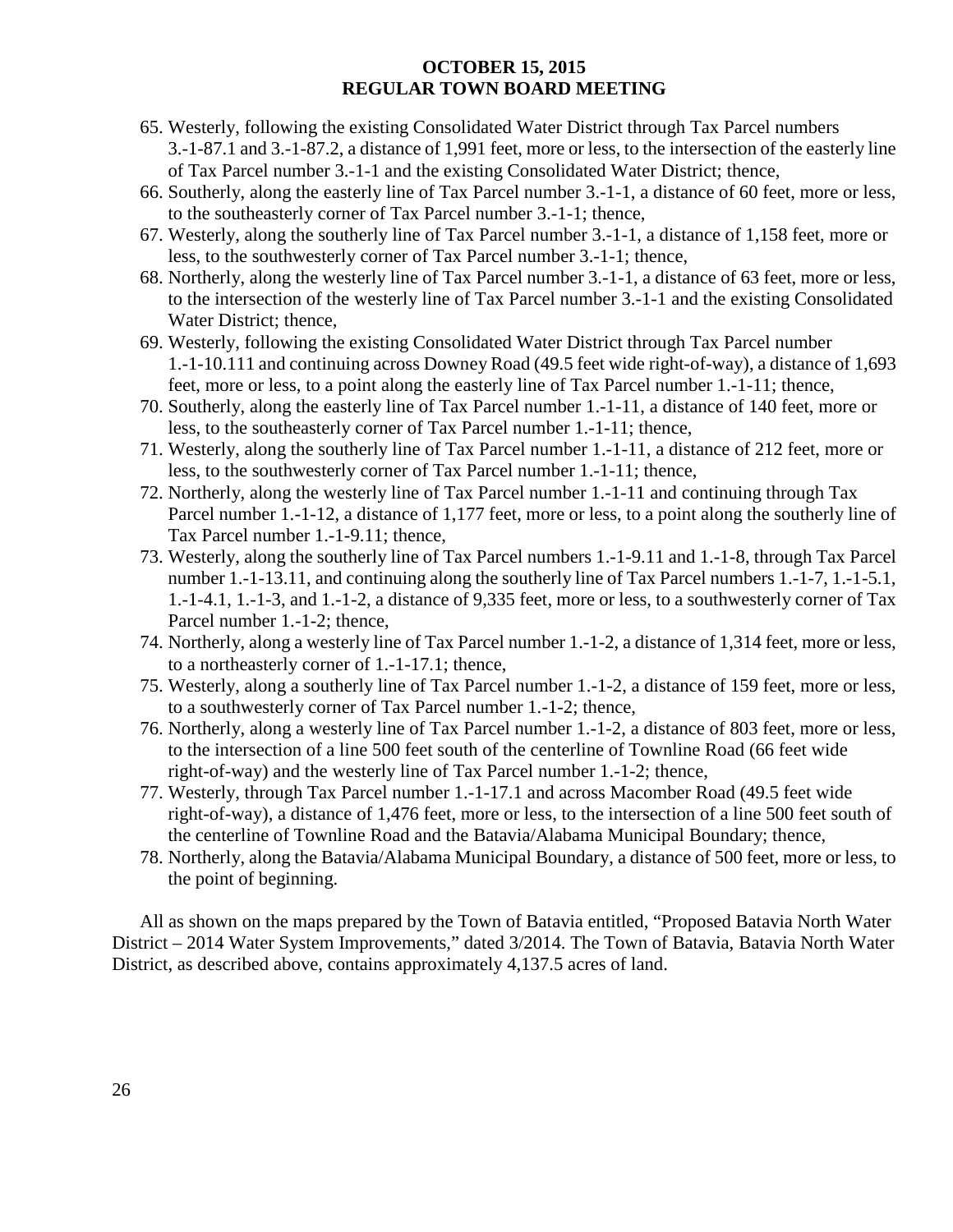**The question of the adoption of the foregoing order was duly put to vote on a roll call, which resulted as follows:**

**Second by:** Councilman Zambito **Ayes:** Michalak**,** Zambito, Lang, Underhill, Post **APPROVED by unanimous vote (**5-0)

#### **RESOLUTION NO. 202:**

Councilman Zambito offered the following:

**A BOND RESOLUTION, DATED OCTOBER 15, 2014, OF THE TOWN BOARD OF THE TOWN OF BATAVIA, GENESEE COUNTY, NEW YORK (THE "TOWN"), AUTHORIZING A CAPITAL IMPROVEMENTS PROJECT FOR THE BATAVIA NORTH WATER DISTRICT, AT AN ESTIMATED MAXIMUM COST OF \$3,081,191 AND AUTHORIZING THE ISSUANCE OF SERIAL BONDS IN AN AGGREGATE PRINCIPAL AMOUNT NOT TO EXCEED \$3,081,191, OFFSET BY ANY FEDERAL, STATE, COUNTY AND/OR LOCAL FUNDS RECEIVED BY THE TOWN, PURSUANT TO THE LOCAL FINANCE LAW TO FINANCE SAID PURPOSE AND DELEGATING THE POWER TO ISSUE BOND ANTICIPATION NOTES IN ANTICIPATION OF THE SALE OF SUCH BONDS TO THE TOWN SUPERVISOR.**

**WHEREAS**, the Town Board of the Town of Batavia, Genesee County, New York (the "Town"), pursuant to Article 12 of the Town Law, created a water district designated and known as "Batavia North Water District" (the "District"); and

**WHEREAS**, the Town Board desires to undertake a water system capital improvements project generally consisting of the construction of the infrastructure for the District; and

**WHEREAS**, the improvements for the proposed District will be part of a joint project by and among the Towns of Batavia, Oakfield and Elba, referred to as the Townline Water Project; and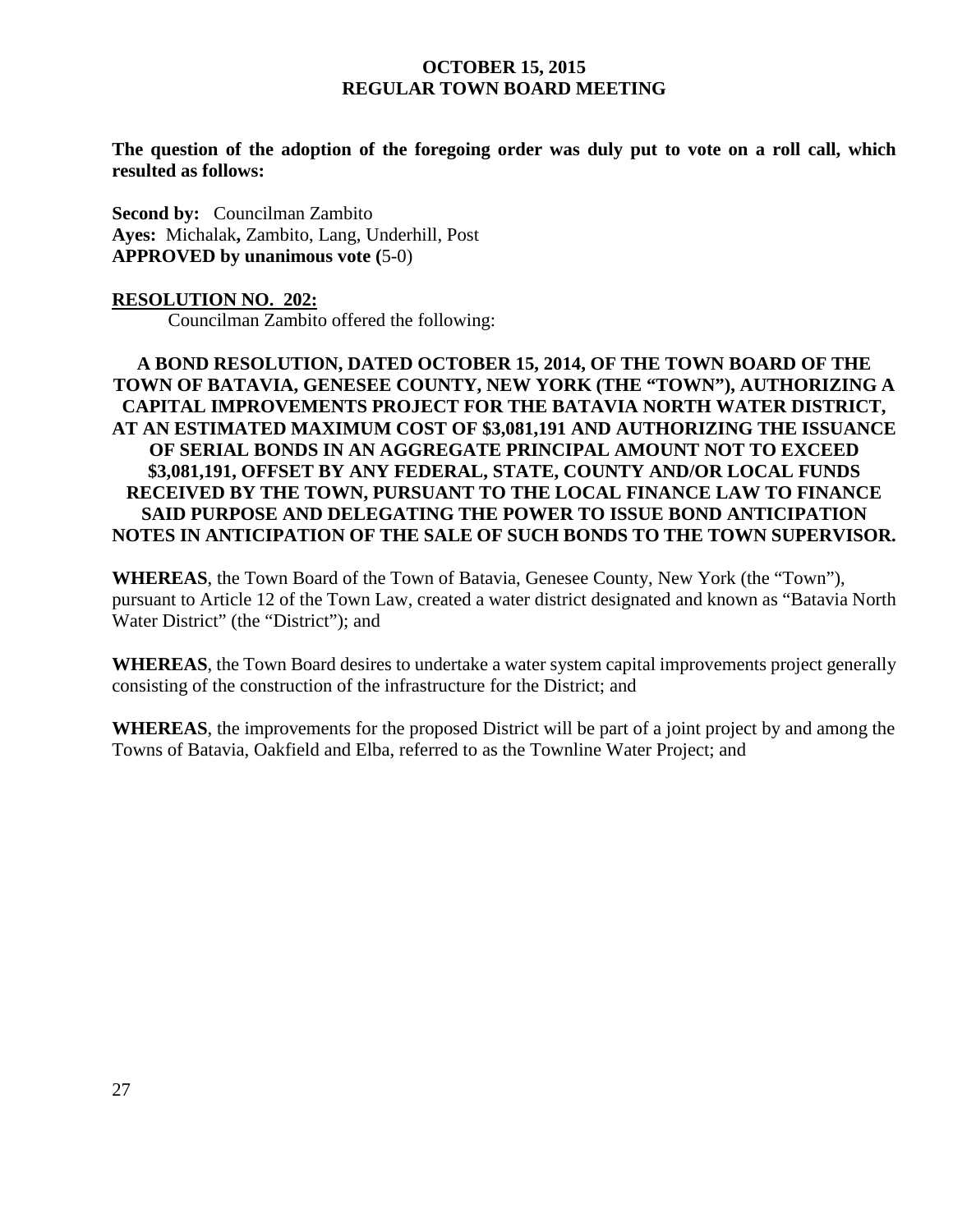**WHEREAS**, such joint project will generally consist of the construction and installation of approximately 104,700 linear feet of new eight inch and 12 inch diameter water main along the Batavia-Oakfield Townline Road, Hutton Road, Lewiston Road, Fisher Road, Batavia-Elba Townline Road, Pekin Road, Oak Orchard Road, State Street Road, Bank Street Road, Norton Road and Batavia-Stafford Townline Road, including installation along portions of roads located within each of the three Towns, as well as along the boundary of the Town of Batavia with the other two Towns of Elba and Oakfield, as well as other such improvements as more fully identified in such map, plan and report prepared in connection with such joint project; together with all related right-of-way costs, site work and other ancillary work, including hydrants, valves, apparatus, and other improvements and costs incidental thereto and in connection with the financing thereof (collectively referred to herein as the "Joint Project"); and

**WHEREAS**, the estimated maximum total cost of the Joint Project is \$6,115,230; however, the portion of the Joint Project that the District will be responsible to pay is estimated to be \$3,081,191; and

**WHEREAS**, by Resolutions the Town Board took the following actions with respect to such Project: (a) prepared maps, plans and reports and identified the boundaries for the District and such Project, (b) held public hearings with respect to such Project, (c) determined that such Project would not have a significant effect on the environment under Article 8 of the Environmental Conservation Law, (d) determined that the requirements of Article 12 of the Town Law had been satisfied with respect to such Project and further determined to undertake such Project and (e) received permission to establish the District from the New York State Comptroller; and

**WHEREAS**, the Town of Elba, Town of Oakfield and the Town of Batavia have entered into a certain intermunicipal agreement (dated August 21, 2014) for the construction of the Joint Project and describes the assessment method for the repayment of obligations that are expected to be issued by each Town; and

**WHEREAS**, the terms of such agreement (including any amendments to such agreement) are thereby incorporated herein by this reference; and

**WHEREAS,** the Town Board desires to issue obligations of the Town to pay a portion of the Joint Project;

# **NOW, THEREFORE, BE IT**

**RESOLVED**, by the Town Board (by the favorable vote of not less than two-thirds of all the members of the Board) as follows: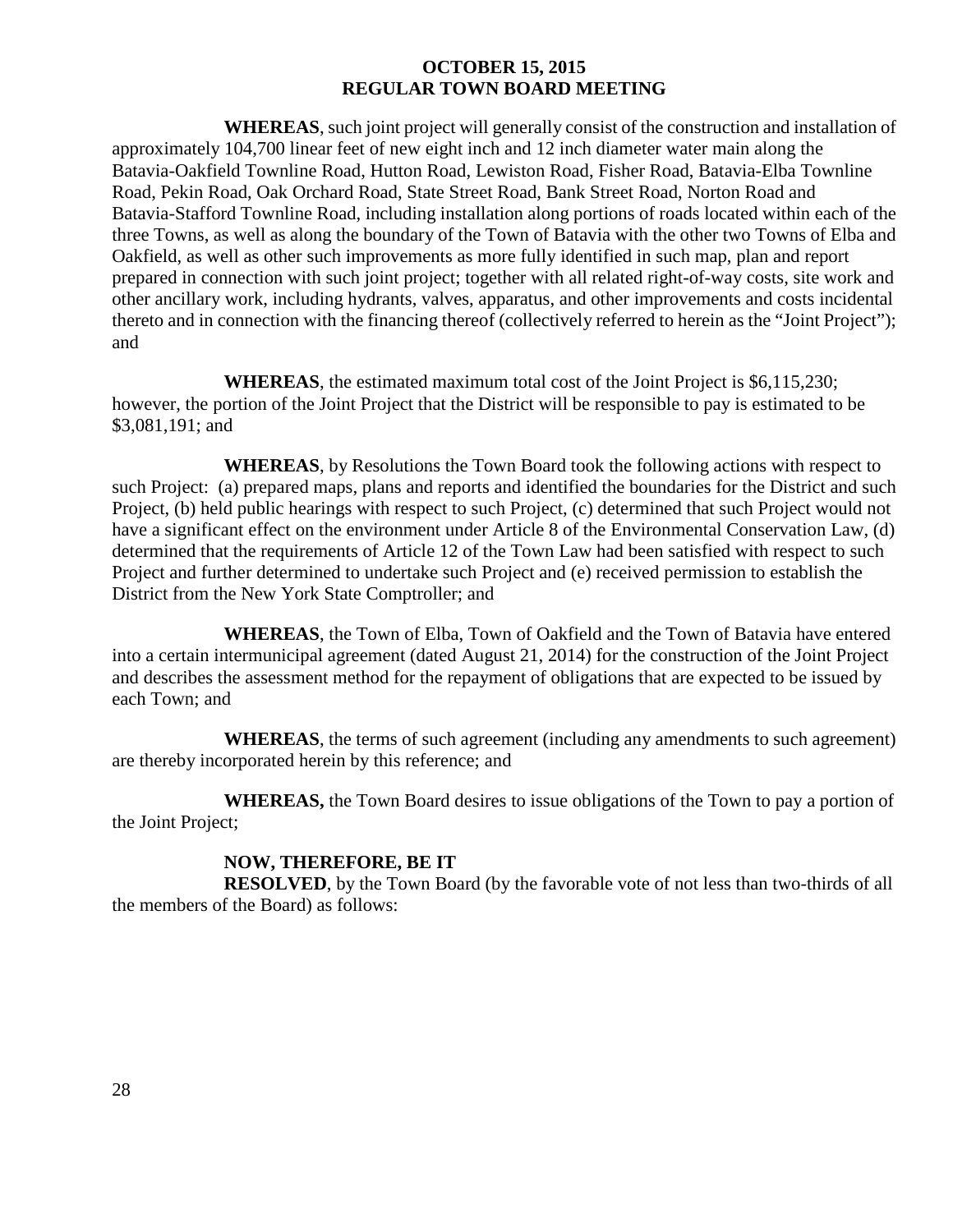**SECTION 1:** The specific purpose (hereinafter referred to as "purpose") to be financed pursuant to this resolution is a certain capital improvements project consisting of the construction and installation of approximately 104,700 linear feet of new eight inch and 12 inch diameter water main along the Batavia-Oakfield Townline Road, Hutton Road, Lewiston Road, Fisher Road, Batavia-Elba Townline Road, Pekin Road, Oak Orchard Road, State Street Road, Bank Street Road, Norton Road and Batavia-Stafford Townline Road, including installation along portions of roads located within each of the three Towns, as well as along the boundary of the Town of Batavia with the other two Towns of Elba and Oakfield, as well as other such improvements as more fully identified in such map, plan and report prepared in connection with such joint project; together with all related right-of-way costs, site work and other ancillary work, including hydrants, valves, apparatus, and other improvements and costs incidental thereto and in connection with the financing thereof. The estimated maximum cost of the purpose for which the Town is responsible for is \$3,081,191.

**SECTION 2:** The Town Board plans to finance the estimated maximum cost of said purpose by the issuance of serial bonds in an aggregate amount not to exceed \$3,081,191 of the Town, said amount to be offset by the receipt of any federal, state, county and/or local funds received, and unless paid from other sources or charges, the costs of said purpose shall be paid by the assessment, levy and collection of special assessments from the several lots and parcels of land within the District, which the Town Board shall determine and specify to be especially benefited thereby, so much upon and from each as shall be in just proportion to the amount of benefit conferred upon the same, to pay the principal of and interest on said bonds as the same shall become due and payable, except as provided by law.

**SECTION 3:** It is hereby determined that said purpose is an object or purpose described in subdivision 1 of paragraph (a) of Section 11.00 of the Local Finance Law, and that the period of probable usefulness of said purpose is 40 years.

**SECTION 4:** Current funds are not required to be provided prior to the issuance of the bonds authorized by this resolution or any notes issued in anticipation of the sale of said bonds.

**SECTION 5:** It is hereby determined the proposed maturity of the obligations authorized by this resolution will be in excess of five years.

**SECTION 6:** The faith and credit of the Town are hereby irrevocably pledged for the payment of the principal of and interest on such bonds (and any bond anticipation notes issued in anticipation of the sale of such bonds) as the same respectively become due and payable. An annual appropriation shall be made in each year sufficient to pay the principal of and interest on such bonds or notes becoming due and payable in such year. Unless paid from other sources or charges, the costs of said establishment of the District shall be paid by the assessment, levy and collection of special assessments from the several lots and parcels of land within the District which the Town Board shall determine and specify to be especially benefited thereby, so much upon and from each as shall be in just proportion to the amount of benefit conferred upon the same, to pay the principal of and interest on such bonds or notes as the same become due and payable, except as provided by law. Should the assessments upon benefited real property be insufficient to pay the principal of and interest on such bonds, there shall annually be levied on all the taxable real property of said Town a tax sufficient to pay the principal of and interest on such bonds or notes as the same become due and payable.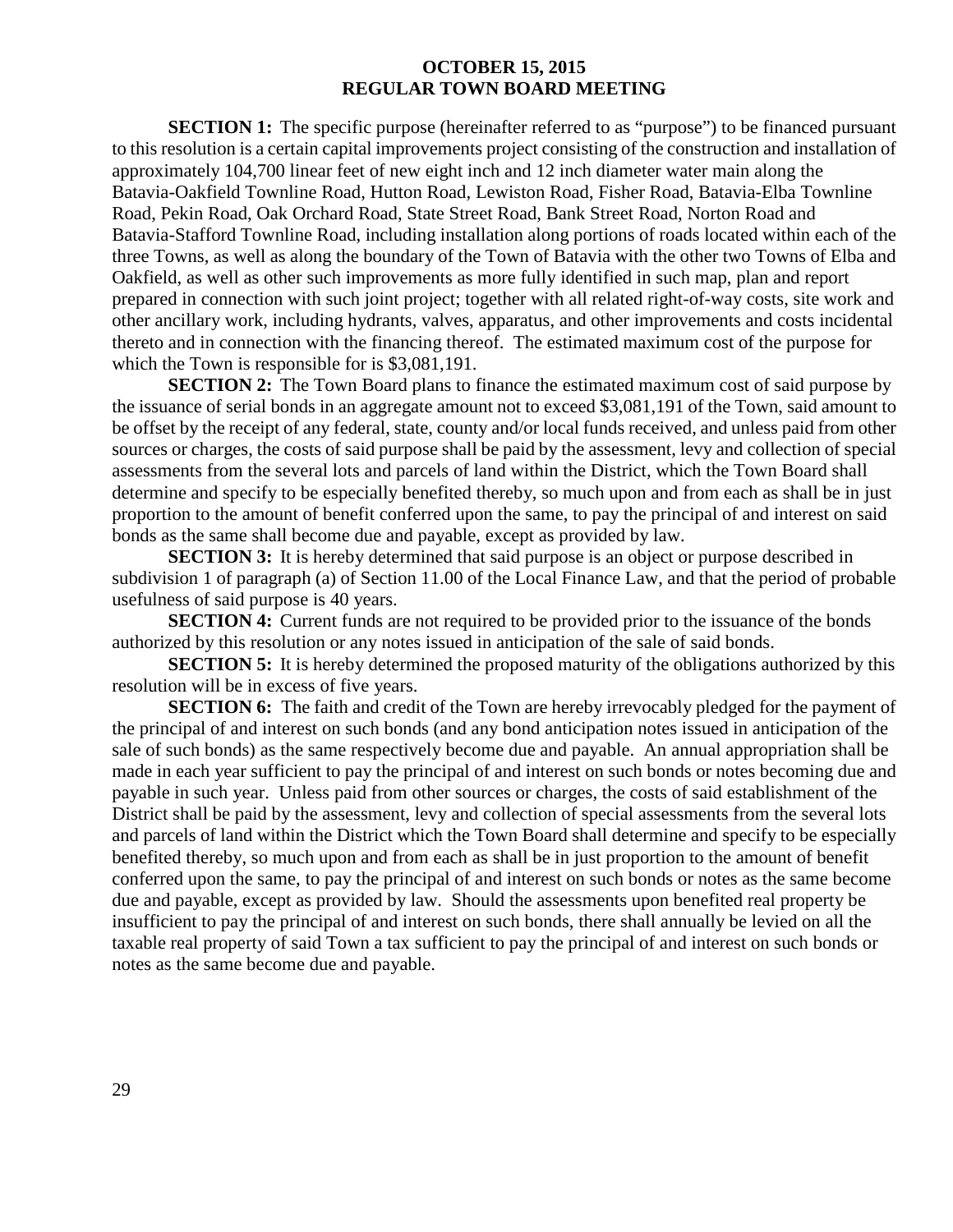**SECTION 7:** Subject to the provisions of this resolution and of the Local Finance Law, pursuant to the provisions of Section 30.00 relative to the authorization of the issuance of bond anticipation notes or the renewals of said notes and of Section 21.00, Section 50.00, Sections 56.00 to 60.00, Section 62.00 and Section 63.00 of the Local Finance Law, the powers and duties of the Town Board pertaining or incidental to the sale and issuance of the obligations herein authorized, including but not limited to authorizing bond anticipation notes and prescribing the terms, form and contents and as to the sale and issuance of the bonds herein authorized and of any bond anticipation notes issued in anticipation of said bonds, and the renewals of said notes, are hereby delegated to the Town Supervisor, the chief fiscal officer of the Town. Without in any way limiting the scope of the foregoing delegation of powers, the Town Supervisor, to the extent permitted by Section 58.00(f) of the Local Finance Law, is specifically authorized to accept bids submitted in electronic format for any bonds or notes of the Town.

**SECTION 8:** The temporary use of available funds of the Town, not immediately required for the purpose or purposes for which the same were borrowed, raised or otherwise created, is hereby authorized pursuant to Section 165.10 of the Local Finance Law, for the purpose or purposes described in Section 1 of this resolution. The Town then reasonably expects to reimburse any such expenditures (to the extent made after the date hereof or within 60 days prior to the date hereof) with the proceeds of the bonds authorized by Section 2 of this resolution (or with the proceeds of any bond anticipation notes issued in anticipation of the sale of such bonds). This resolution shall constitute the declaration of the Town's "official intent" to reimburse the expenditures authorized by Section 2 hereof with such bond or note proceeds, as required by United States Treasury Regulations Section 1.150-2.

**SECTION 9:** The Town Supervisor is further authorized to take such actions and execute such documents as may be necessary to ensure the continued status of the interest on the bonds authorized by this resolution, and any notes issued in anticipation thereof, as excludable from gross income for federal income tax purposes pursuant to Section 103 of the Internal Revenue Code of 1986, as amended (the "Code") and to designate the bonds authorized by this resolution, and any notes issued in anticipation thereof as "qualified tax-exempt bonds" in accordance with Section  $265(b)(3)(B)(i)$  of the Code.

**SECTION 10:** The Town Supervisor is further authorized to enter into a continuing disclosure agreement with the initial purchaser of the bonds or notes authorized by this resolution, containing provisions which are satisfactory to such purchaser in compliance with the provisions of Rule 15c2-12, promulgated by the Securities and Exchange Commission pursuant to the Securities Exchange Act of 1934.

**SECTION 11:** The Town has complied with applicable federal, state and local laws and regulations regarding environmental matters, including compliance with the New York State Environmental Quality Review Act ("SEQRA"), comprising Article 8 of the Environmental Conservation Law and, in connection therewith, duly issued a negative declaration and/or other applicable documentation, and therefore, no further action under the State Environmental Quality Review Act is necessary.

**SECTION 12:** In the absence or unavailability of the Town Supervisor, the Deputy Supervisor is hereby specifically authorized to exercise the powers delegated to the Town Supervisor in this resolution.

**SECTION 13:** The validity of said serial bonds or of any bond anticipation notes issued in anticipation of the sale of said serial bonds may be contested only if:

(1) (a) Such obligations are authorized for an object or purpose for which the Town is not authorized to expend money, or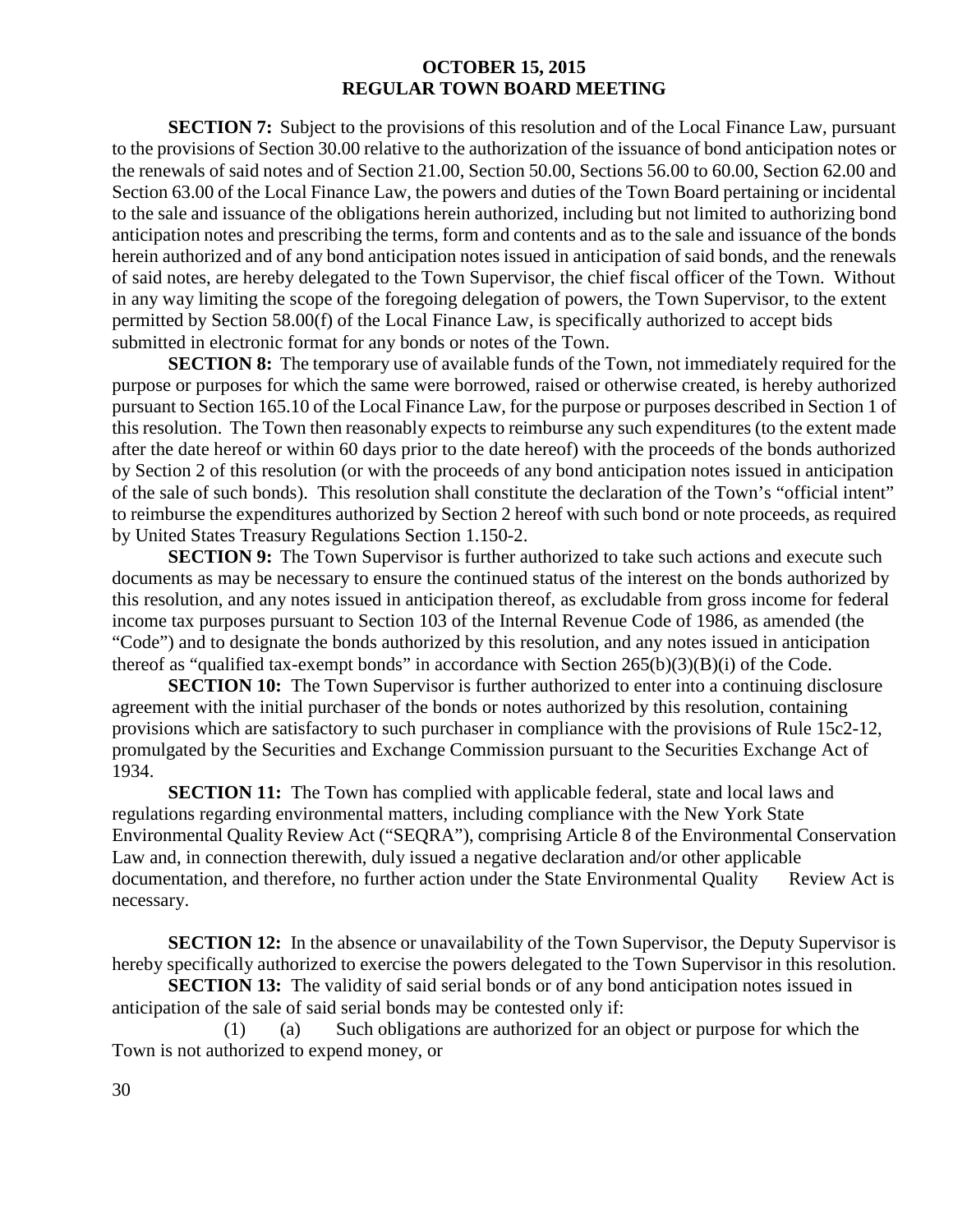(b) The provisions of law which should be complied with at the date of publication of this resolution are not substantially complied with, and

an action, suit or proceeding contesting such validity is commenced within 20 days after the date of such publication; or

(2) Said obligations are authorized in violation of the provisions of the Constitution of New York.

**SECTION 14:** The Town Clerk is hereby authorized and directed to publish this resolution, or a summary thereof, together with a notice in substantially the form provided by Section 81.00 of said Local Finance Law, in a newspaper having a general circulation in the Town and hereby designated as the official newspaper of the Town for such publication.

**SECTION 15:** This resolution is effective immediately.

**The question of the adoption of the foregoing resolution was duly put to vote on a roll call, which resulted as follows:**

**Second by:** Councilman Lang **Ayes:** Zambito, Lang, Underhill, Michalak, Post **APPROVED by unanimous vote (**5-0)

# **RESOLUTION NO. 203:**

Councilman Lang offered the following:

#### **BID AWARD – CONTRACT A (BASE BID A) TOWNLINE WATER PROJECT**

**WHEREAS,** the Town of Batavia received bids September 25, 2014 at 11:00 A.M. for the construction of approximately 107,000 linear feet of 8 inch and 12 inch water main, valves, hydrants and appurtenances along various roads in the Towns of Batavia, Oakfield, Elba, and Stafford; and

**WHEREAS,** the project was separated into two bids – Base Bid A and Base Bid B; and

**WHEREAS,** there was a different contractor whom was low on each of the Base Bids and it is in the best interest of the project to award to two separate contractors for each of the Base Bids A and B, and

**WHEREAS,** the combination of Base Bid A low bidder and Base Bid B low bidder is within the project budget, and

**WHEREAS,** Sergi Construction, Incorporated, East Aurora, New York was the lowest responsible bidder for Base Bid A with a total bid amount of two million five hundred seventy-one thousand nine hundred fifty dollars and zero cents (\$2,571,950.00) (recommendation and bid summary attached).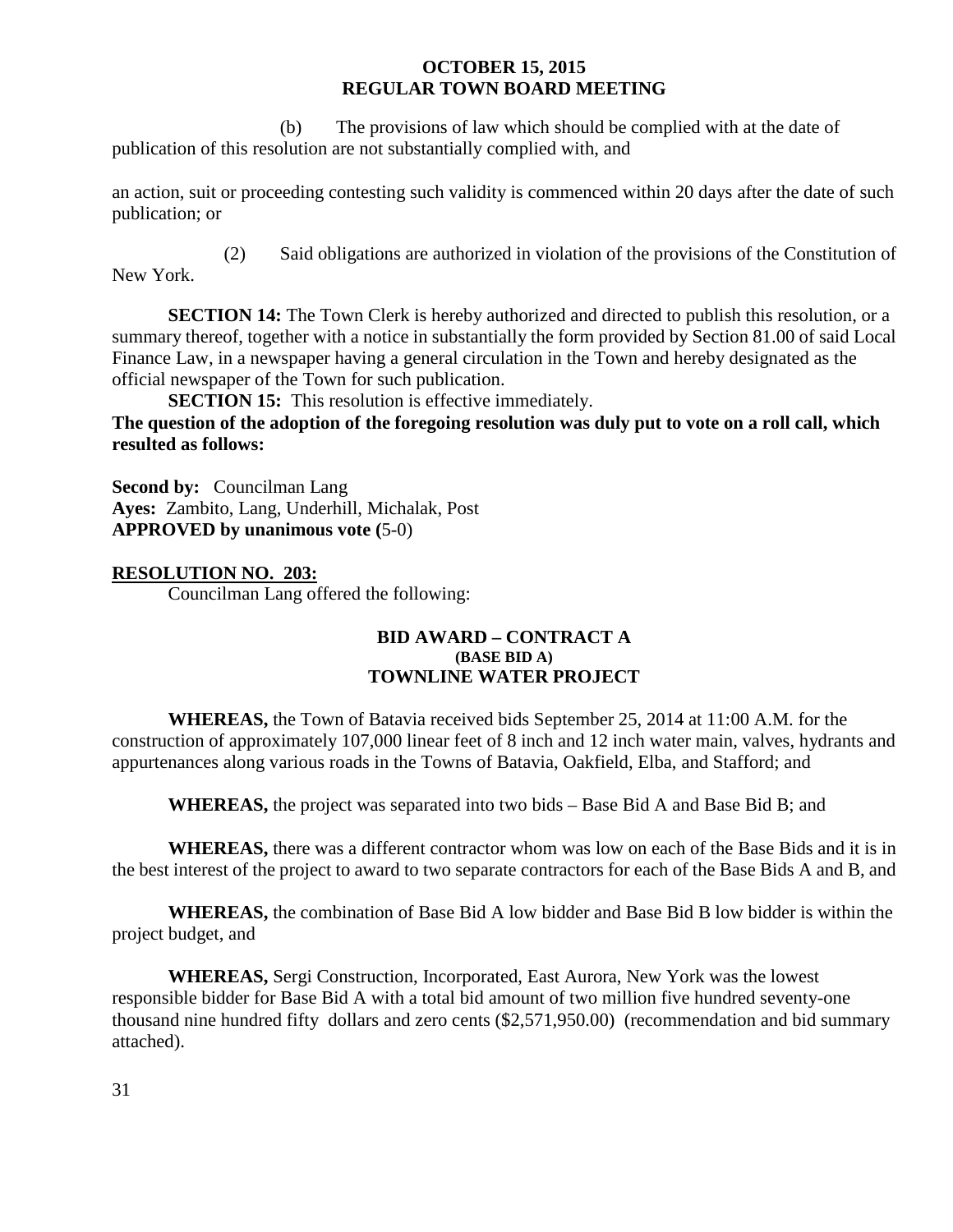# **NOW THEREFORE BE IT**

**RESOLVED,** the Batavia Town Board hereby awards Base Bid A to Sergi Construction, Incorporated at a cost of two million five hundred seventy-one thousand nine hundred fifty dollars and zero cents (\$2,571,950.00) for construction of approximately 51,300 linear feet of water main and appurtenances along various roads in the Towns of Batavia, Oakfield, and Elba, contingent upon all required insurance, bonding and necessary documents being in place as approved by the Town Attorney; and

**BE IT FURTHER RESOLVED**, the Batavia Town Board hereby authorizes the Supervisor to execute Agreements and issue the Notice to Proceed, once the aforementioned conditions are met.

**Second by: Deputy Supervisor Underhill Ayes:** Lang, Underhill, Michalak, Zambito, Post **APPROVED by unanimous vote** (5-0)

#### **RESOLUTION NO. 204:**

Deputy Supervisor Underhill offered the following:

### **BID AWARD – CONTRACT B (BASE BID B) TOWNLINE WATER PROJECT**

**WHEREAS,** the Town of Batavia received bids September 25, 2014 at 11:00 A.M. for the construction of approximately 107,000 linear feet of 8 inch and 12 inch water main, valves, hydrants and appurtenances along various roads in the Towns of Batavia, Oakfield, Elba, and Stafford; and

**WHEREAS,** the project was separated into two bids – Base Bid A and Base Bid B; and

**WHEREAS,** there was a different contractor whom was low on each of the Base Bids and it is in the best interest of the project to award to two separate contractors for each of the Base Bids A and B, and

**WHEREAS,** the combination of Base Bid A low bidder and Base Bid B low bidder is within the project budget, and

**WHEREAS,** Visone Construction, Incorporated, Depew, New York was the lowest responsible bidder for Base Bid B with a total bid amount of two million nine hundred forty-seven thousand seven hundred thirty-four dollars and fifty cents (\$2,947,734.50) (recommendation and bid summary attached).

# **NOW THEREFORE BE IT**

**RESOLVED,** the Batavia Town Board hereby awards Base Bid B to Visone Construction, Incorporated at a cost of two million nine hundred forty-seven thousand seven hundred thirty-four dollars and fifty cents (\$2,947,734.50) for construction of approximately 55,300 linear feet of water main and appurtenances along various roads in the Towns of Batavia, Oakfield, Elba, and Stafford, contingent upon all required insurance, bonding and necessary documents being in place as approved by the Town Attorney; and

32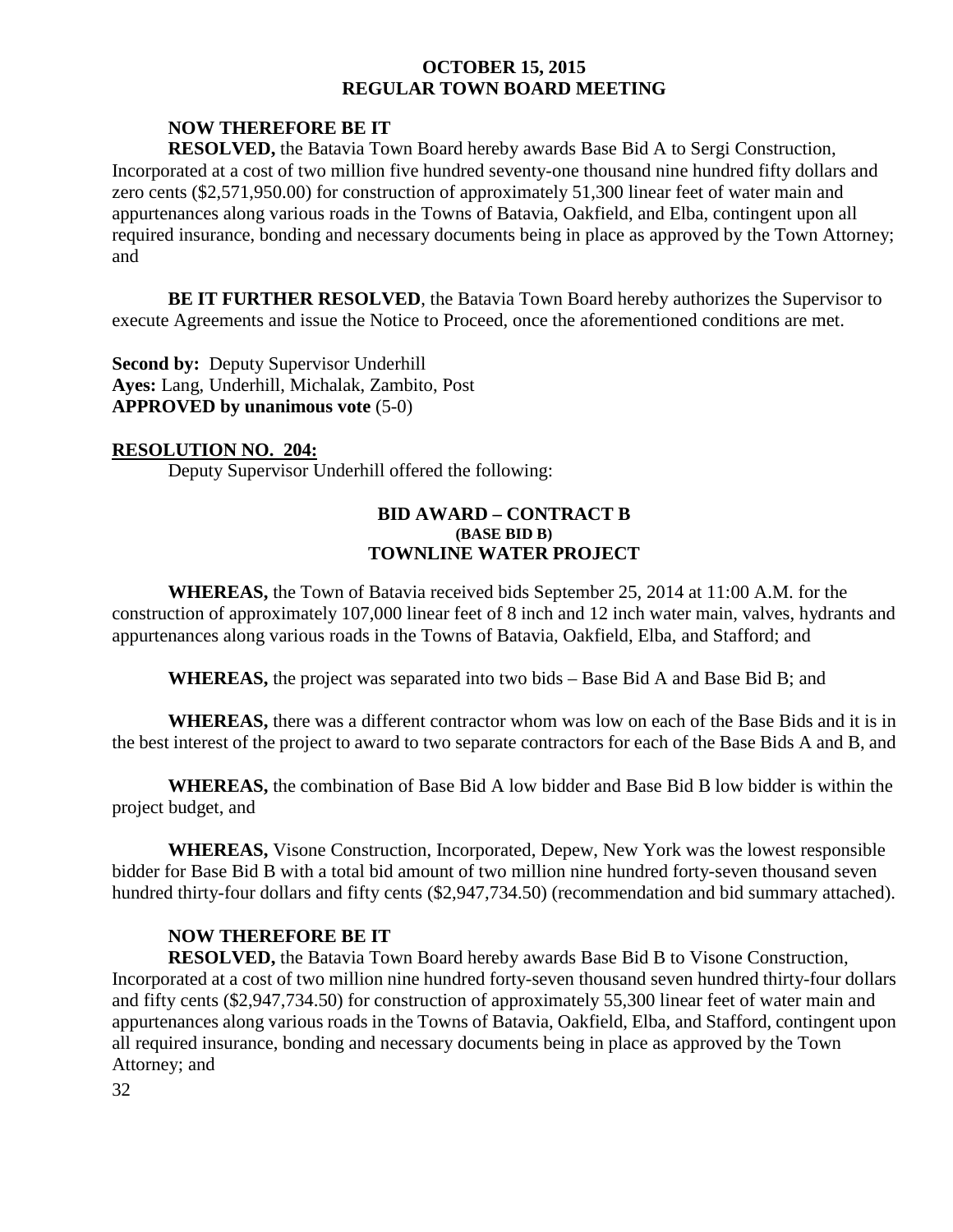**BE IT FURTHER RESOLVED**, the Batavia Town Board hereby authorizes the Supervisor to execute Agreements and issue the Notice to Proceed once the aforementioned conditions are met.

**Second by:** Councilman Lang **Ayes:** Underhill, Lang, Michalak, Zambito, Post **APPROVED by unanimous vote** (5-0)

**Abstract No. 10-2014:** Motion Deputy Supervisor Underhill, second Councilman Lang to authorize the Supervisor to pay the following vouchers:

| General      | \$105,891.07 |
|--------------|--------------|
| Highway      | 117,014.73   |
| Sewer No. 1  | 3,970.14     |
| Sewer No. 2  | 7,749.87     |
| Water        | 263,477.10   |
| Creek        | 51,154.10    |
| West Main    | 43,939.43    |
| Townline-    | 26,068.50    |
|              |              |
| <b>Total</b> | \$619,264.94 |

Check numbers 19351 -19361, 19363 - 19424, 19426 -19427, ACH: \$34,0322.65, Online: \$7,171.72 **Ayes:** Underhill, Lang, Michalak, Zambtio, Post **MOTION CARRIED by unanimous vote** (5-0)

# **DEPARTMENT REPORTS:**

# **Supervisor's Report:**

**Status Report** on expenditures and revenues is available for the Board's review.

**GAM-** is tomorrow evening at 7:00 P.M. hosted by the Town of LeRoy at the Masonic Community Center in LeRoy

# **COMMUNICATIONS:**

# **The Town Clerk reported on the following:**

**September Town Clerk monthly report collected a** total of \$12,119.96, remitted \$3,658.67 to the Supervisor for the Local Share.

**Letter of Thanks**- Received a letter of thanks from Ellen South for Murray (Mickey) Morrow's prompt and professional service during her water supply break.

# **COMMITTEE REPORTS:**

**Bike Trail-** Councilman Zambito reported that they will be meeting in early December.

# **ADJOURNMENT:**

33